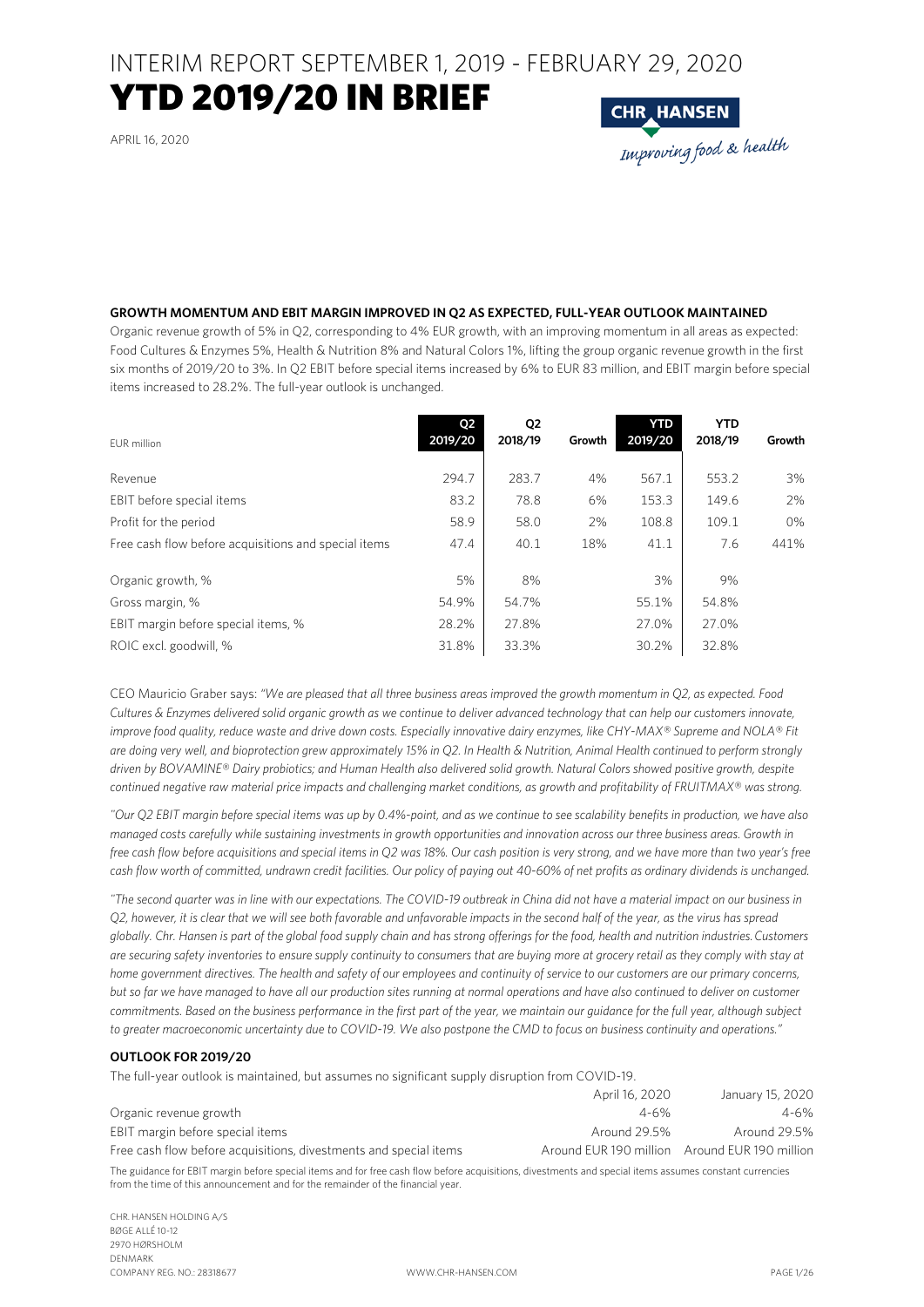### INTERIM REPORT SEPTEMBER 1, 2019 - FEBRUARY 29, 2020

# FINANCIAL HIGHLIGHTS AND KEY FIGURES

|                                                      | Q <sub>2</sub><br>2019/20 | Q <sub>2</sub><br>2018/19 | Growth | <b>YTD</b><br>2019/20 | <b>YTD</b><br>2018/19 | Growth  |
|------------------------------------------------------|---------------------------|---------------------------|--------|-----------------------|-----------------------|---------|
| Income statement, EUR million                        |                           |                           |        |                       |                       |         |
| Revenue                                              | 294.7                     | 283.7                     | 4%     | 567.1                 | 553.2                 | 3%      |
| Gross profit                                         | 161.7                     | 155.1                     | 4%     | 312.4                 | 303.0                 | 3%      |
| EBIT before special items                            | 83.2                      | 78.8                      | 6%     | 153.3                 | 149.6                 | 2%      |
| Special items                                        | (1.4)                     | (0.5)                     | 180%   | (2.2)                 | (1.0)                 | 120%    |
| EBIT                                                 | 81.8                      | 78.3                      | 4%     | 151.1                 | 148.6                 | 2%      |
| Profit for the period                                | 58.9                      | 58.0                      | 2%     | 108.8                 | 109.1                 | 0%      |
| <b>Financial position, EUR million</b>               |                           |                           |        |                       |                       |         |
| Total assets                                         |                           |                           |        | 2,109.8               | 1,926.1               |         |
| Invested capital                                     |                           |                           |        | 1,844.2               | 1,738.7               |         |
| Net working capital                                  |                           |                           |        | 265.0                 | 249.5                 |         |
| Equity                                               |                           |                           |        | 782.2                 | 772.5                 |         |
| Net interest-bearing debt                            |                           |                           |        | 879.2                 | 785.0                 |         |
| Cash flow and investments, EUR million               |                           |                           |        |                       |                       |         |
| Cash flow from operating activities                  | 72.1                      | 69.7                      | 3%     | 94.0                  | 66.6                  | 41%     |
| Cash flow used for investing activities              | (31.2)                    | (30.1)                    | (4)%   | (65.7)                | (69.3)                | 5%      |
| Free cash flow                                       | 40.9                      | 39.6                      | 3%     | 28.3                  | (2.7)                 | n/a     |
| Free cash flow before acquisitions and special items | 47.4                      | 40.1                      | 18%    | 41.1                  | 7.6                   | 441%    |
| Earnings per share, EUR                              |                           |                           |        |                       |                       |         |
| EPS, diluted                                         | 0.45                      | 0.44                      | 2%     | 0.82                  | 0.83                  | $(1)$ % |
| Key ratios                                           |                           |                           |        |                       |                       |         |
| Organic growth, % *                                  | 5                         | 8                         |        | 3                     | 9                     |         |
| Gross margin, %                                      | 54.9                      | 54.7                      |        | 55.1                  | 54.8                  |         |
| Operating expenses, %                                | 26.6                      | 26.9                      |        | 28.1                  | 27.7                  |         |
| EBITDA margin before special items, %                | 34.7                      | 33.4                      |        | 33.7                  | 32.8                  |         |
| EBIT margin before special items, %                  | 28.2                      | 27.8                      |        | 27.0                  | 27.0                  |         |
| EBIT margin, %                                       | 27.8                      | 27.6                      |        | 26.6                  | 26.9                  |         |
| ROIC excl. goodwill, %                               | 31.8                      | 33.3                      |        | 30.2                  | 32.8                  |         |
| ROIC, %                                              | 18.4                      | 18.4                      |        | 17.3                  | 17.9                  |         |
| NWC, %                                               | 22.6                      | 22.0                      |        | 22.6                  | 22.0                  |         |
| R&D, %                                               | 7.6                       | 7.5                       |        | 8.0                   | 7.6                   |         |
| Capital expenditures, %                              | 8.9                       | 10.6                      |        | 9.7                   | 10.8                  |         |
| Net debt to EBITDA before special items              |                           |                           |        | 2.1x                  | 2.0x                  |         |

\*Organic growth: Increase in revenue adjusted for sales reduction, acquisitions and divestments, and measured in local currency.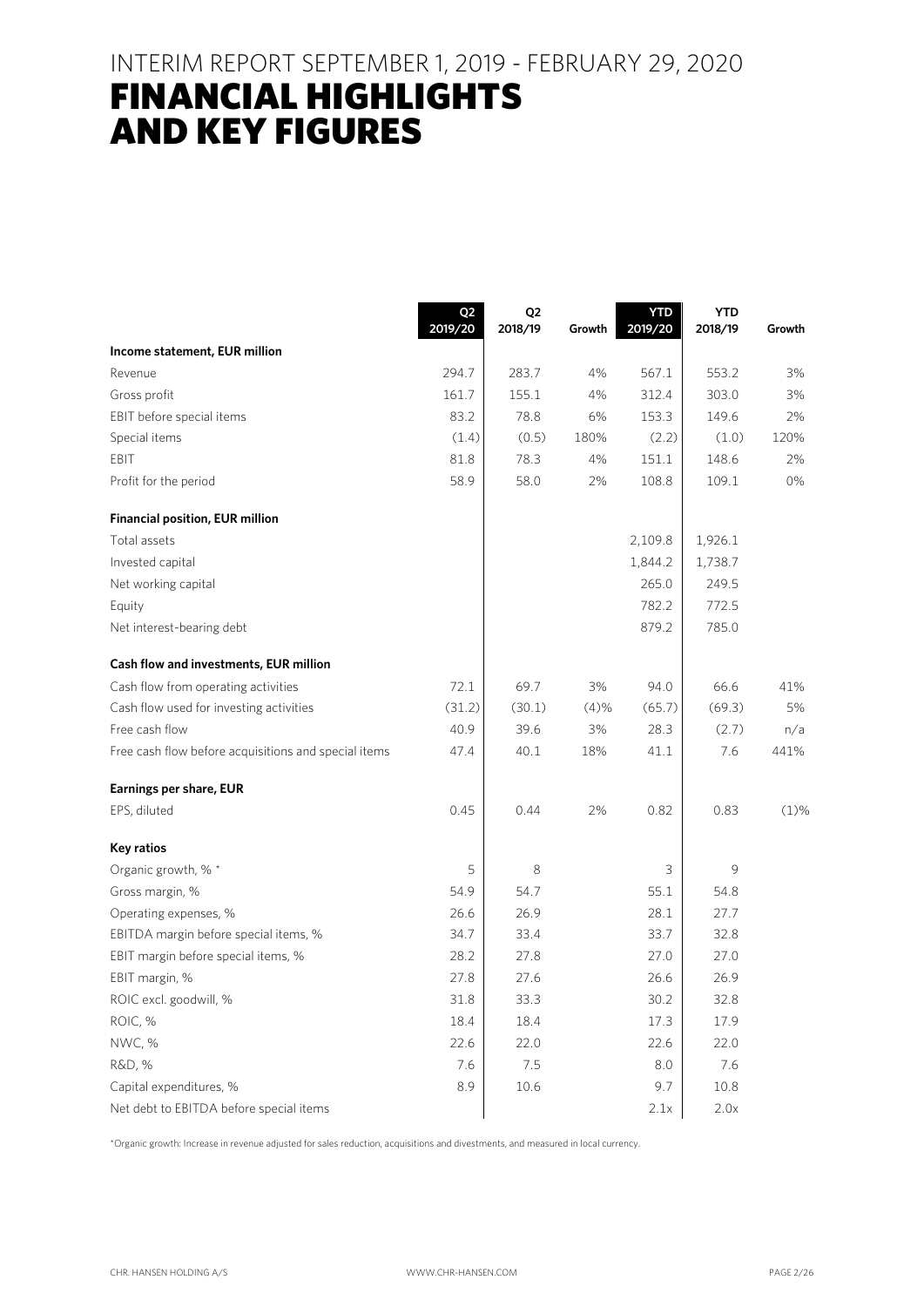### INTERIM REPORT SEPTEMBER 1, 2019 - FEBRUARY 29, 2020 YTD 2019/20 RESULTS





#### **MARKET DEVELOPMENT**

The end markets for fermented milk grew by around 1% in the first six months of 2019/20, driven by Europe, while North America, Asia-Pacific and Latin America declined slightly.

The global production of cheese also grew by around 1%, broadly driven by all regions. Globally, pricing structures slightly favor cheese production over available alternatives such as milk powders.

The overall market for probiotics for human health is estimated to have grown by 5-7%, with the strongest growth in infant formula applications and a lower momentum in the market for dietary supplements.

The market for microbial-based solutions for animal health developed favorably overall, supported by an increased focus on reducing the use of antibiotics in livestock production. Milk prices in North America supported the probiotics business for dairy cattle. Increased pork production and higher prices of pork in Europe and North America, driven in part by the reduced supply of pork in Asia due to African Swine Fever, also supported demand for microbial products.

Conversion to natural colors continued across most segments, particularly driven by coloring foodstuffs such as FRUITMAX®. Absent new regulation to influence conversion, consumer demand for cleaner food labels is a key driver for the inclusion of natural colors. Raw material prices for key pigments (carmine and annatto) remained very low, impacting the pricing environment for natural colors negatively.

#### **REVENUE**

Organic growth was 3%, corresponding to a revenue increase of 3% to EUR 567 million. Organic growth was primarily driven by volume/mix effects, with a slight positive impact from price increases in local currencies.

In Q2 organic growth was 5% adjusted for a negative currency impact of 1% corresponded to a revenue increase of 4%, and was primarily driven by volume/mix effects.

|                          | Ο2      | YTD     |
|--------------------------|---------|---------|
| <b>REVENUE</b>           | 2019/20 | 2019/20 |
| Organic growth (vol/mix) | 5%      | 3%      |
| Organic growth (price)   | 0%      | 0%      |
| Organic growth           | 5%      | 3%      |
| Currencies               | $(1)\%$ | 0%      |
| <b>EUR</b> growth        | 4%      | 3%      |

#### **REVENUE BY REGION**

#### **EMEA (Europe, Middle East and Africa)**

Organic growth was negative 2% and corresponded to a revenue decrease of 2%, impacted negatively particularly by the Middle East, whereas Europe was positive. Food Cultures & Enzymes delivered good growth, while Health & Nutrition and Natural Colors declined. Health & Nutrition declined, primarily due to dietary supplements. Natural Colors declined due to lower raw material prices and lower volumes in selected pigments, especially in emerging markets.

In Q2, organic growth was flat and corresponded to a revenue on par with last year. Organic growth was driven by good growth in Food Cultures & Enzymes while Health & Nutrition declined slightly, and Natural Colors was impacted by declining raw material pigment prices and adverse trading conditions in emerging markets.

#### **North America**

Organic growth was 7% and adjusted for a positive currency impact of 3% corresponded to a revenue increase of 10%. Organic growth was driven by very strong growth in Health & Nutrition primarily due to very strong growth in Animal Health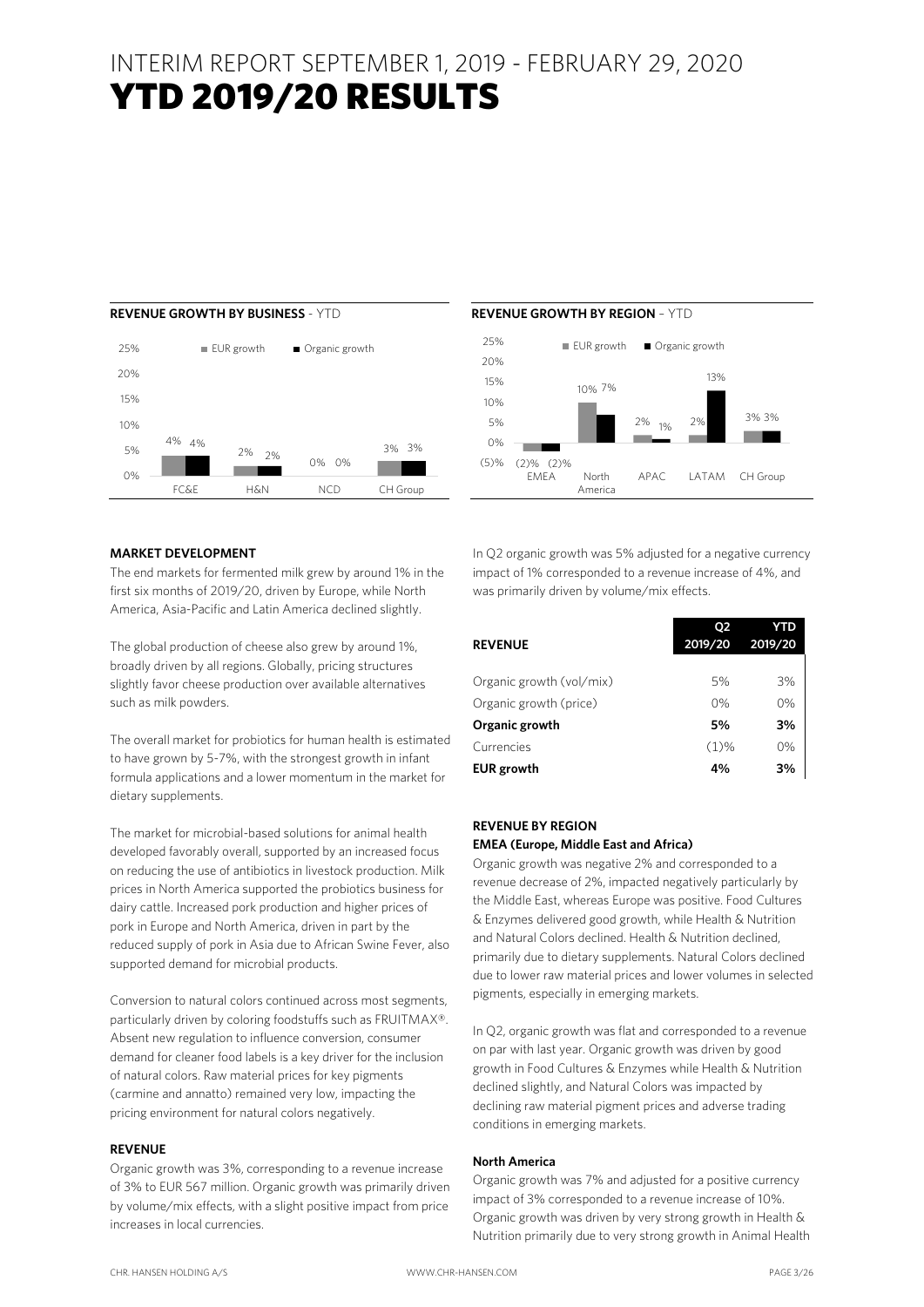driven by Cattle and BOVAMINE® Dairy, but also by strong growth in Human Health, driven by recent product launches. Natural Colors delivered good growth driven by FRUITMAX®, while Food Cultures & Enzymes was flat, as cheese production remains high but with limited market growth.

In Q2, organic growth was 7% and adjusted for a positive currency impact of 2% corresponded to a revenue increase of 9%. Organic growth was driven by very strong growth in Health & Nutrition, good growth in Natural Colors while Food Cultures & Enzymes was flat.

#### **APAC (Asia-Pacific)**

Organic growth was 1% and adjusted for a positive currency impact of 1% corresponded to a revenue increase of 2%. Food Cultures & Enzymes was flat as strong growth in fermented milk was mostly offset by a decline in probiotics in China. Natural Colors delivered good growth, and Health & Nutrition delivered slight growth.

In Q2, organic growth was 5% and corresponded to a revenue increase of 5%. Food Cultures & Enzymes declined slightly as solid growth in fermented milk in the region was offset by a decline in probiotics in China. Health & Nutrition and Natural Colors delivered strong growth, despite both areas contracting in China. The COVID-19 outbreak in China only had a minor negative impact on revenues in Q2 overall.

#### **LATAM (Latin America)**

Organic growth was 13% and adjusted for a negative currency impact of 11% corresponded to a revenue increase of 2%. EURbased pricing contributed positively to organic growth. Organic growth was driven by very strong growth in Food Cultures & Enzymes, driven especially by the successful launch of CHY-MAX® Supreme, and solid growth in Natural Colors driven by customer wins. Health & Nutrition declined, as expected, due to timing of orders in Plant Health and less revenue than expected from the soy season.

In Q2, organic growth was 16% and adjusted for a negative currency impact of 12% corresponded to a revenue increase of 4%. EUR-based pricing contributed positively to organic growth. Organic growth was driven by very strong growth in Food Cultures & Enzymes and Natural Colors, while Health & Nutrition declined as the soy season in Latin America resulted in less revenue than expected.

#### **GROSS PROFIT**

Gross profit was EUR 312 million, a 3% increase from EUR 303 million in the first six months of 2018/19. The gross margin

increased by 0.3%-point to 55.1%, driven by Food Cultures & Enzymes and Natural Colors and partly offset by Health & Nutrition. In Food Cultures & Enzymes, scalability benefits drove the margin improvement and in Natural Colors lower raw material prices drove the margin increase.

In Q2, gross profit was EUR 162 million, up 4% on 2018/19. The gross margin increased by 0.2%-point to 54.9%, driven by Food Cultures & Enzymes and Natural Colors, partly offset by Health & Nutrition.

#### **OPERATING EXPENSES (% OF REVENUE)**

Operating expenses increased by 4% and totaled EUR 159 million (28.1% of revenue), compared to EUR 153 million (27.7%) in the first six months of 2018/19.

Research & development (R&D) expenses including amortization and depreciation amounted to EUR 43 million (7.6%), compared to EUR 39 million (7.1%) in the first six months of 2018/19.

Total R&D expenditures incurred amounted to EUR 45 million (8.0%), compared to EUR 42 million (7.6%) in the first six months of 2018/19. The increase in cost relative to sales was primarily driven by increased activities in Food Cultures & Enzymes and Plant Health.

| <b>EUR</b> million        | Ο2<br>2019/20 | 02<br>2018/19 |
|---------------------------|---------------|---------------|
| R&D expenses (P&L)        | 42.9          | 39.3          |
| - Amortization            | 3.7           | 3.7           |
| - Impairment              |               | 0.2           |
| + Capitalization          | 6.0           | 6.6           |
| R&D expenditures incurred | 45.2          | 42.0          |

Sales & marketing expenses amounted to EUR 83 million (14.5%), compared to EUR 77 million (13.9%) in the first six months of 2018/19. The increase was primarily driven by investments in strategic priorities in Food Cultures & Enzymes and Health & Nutrition.

Administrative expenses were EUR 36 million (6.3%), compared to EUR 39 million (7.0%) in the first six months of 2018/19. The lower spend was driven by cost management initiatives.

Net other operating income was EUR 2 million, compared to EUR 1 million in the first six months of 2018/19.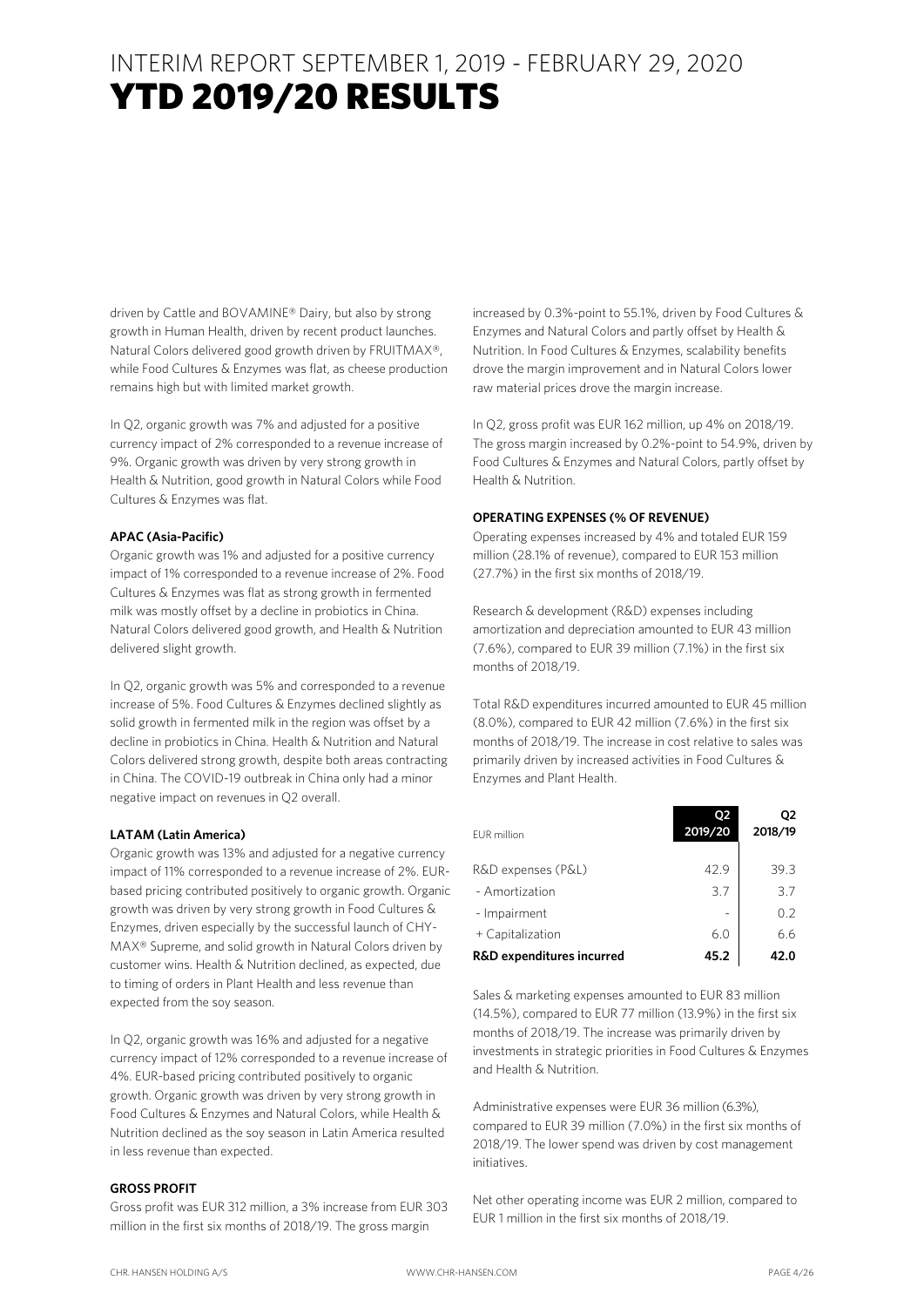### INTERIM REPORT SEPTEMBER 1, 2019 - FEBRUARY 29, 2020 YTD 2019/20 RESULTS



In Q2, total operating expenses were EUR 79 million (26.6%), compared to EUR 76 million (26.9%) in 2018/19.

#### **OPERATING PROFIT (EBIT) BEFORE SPECIAL ITEMS**

EBIT before special items amounted to EUR 153 million, compared to EUR 150 million in the first six months of 2018/19, an increase of 2%. The increase was driven by Food Cultures & Enzymes and Natural Colors and partly offset by Health & Nutrition.

The EBIT margin before special items was 27.0%, on par with the first six months of 2018/19. EBIT margins in Food Cultures & Enzymes and Natural Colors increased, and the margin in Health & Nutrition decreased compared to last year. Currencies had an immaterial impact.

In Q2 the EBIT margin before special items was 28.2%, up from 27.8% last year, driven by cost management initiatives, primarily in Health & Nutrition.

#### **SPECIAL ITEMS**

Special items were EUR 2 million, compared to EUR 1 million in the first six months of 2018/19, primarily related to costs associated with Bacthera, the recently launched JV with Lonza AG and other strategic projects.

In Q2, special items were EUR 1 million, on par with last year.

#### **OPERATING PROFIT (EBIT)**

EBIT amounted to EUR 151 million, compared to EUR 149 million, and the EBIT margin was 26.6%, compared to 26.9% in the first six months of 2018/19.

In Q2, the EBIT margin was 27.8%, compared to 27.6% last year.



#### **NET FINANCIALS, SHARE OF JV AND TAX**

Net financial expenses amounted to EUR 8 million, compared to EUR 7 million in the first six months of 2018/19. Net interest expenses were EUR 3 million, down from EUR 4 million last year. The interest expense from the implementation of IFRS 16 leasing was EUR 2 million.

The net impact from exchange rate adjustments was negative at EUR 1 million, mainly due to unrealized losses from DKK depreciating against EUR.

The Bacthera JV produced a EUR 2 million loss to Chr. Hansen. The JV was launched in September 2019, so there is no comparison from last year. The loss was in line with expectations.

Income taxes were EUR 33 million, equivalent to an effective tax rate of 23%, unchanged compared to the first six months of 2018/19.

#### **PROFIT FOR THE PERIOD**

Profit for the period was EUR 109 million, compared to EUR 109 million in the first six months of 2018/19. In Q2, profit was EUR 59 million, compared to EUR 58 million last year.

#### **ASSETS**

At February 29, 2020, total assets amounted to EUR 2,110 million, compared to EUR 1,926 million the year before.

Total non-current assets amounted to EUR 1,653 million, compared to EUR 1,497 million at February 28, 2019. Property, plant and equipment increased by EUR 143 million, while intangible assets decreased by EUR 2 million. The increase was driven by the sale-and-lease-back of the Company's main site in Hørsholm, Denmark, and the implementation of IFRS 16 for leased assets, in total around EUR 100 million, and as well as investments in the microbial platform.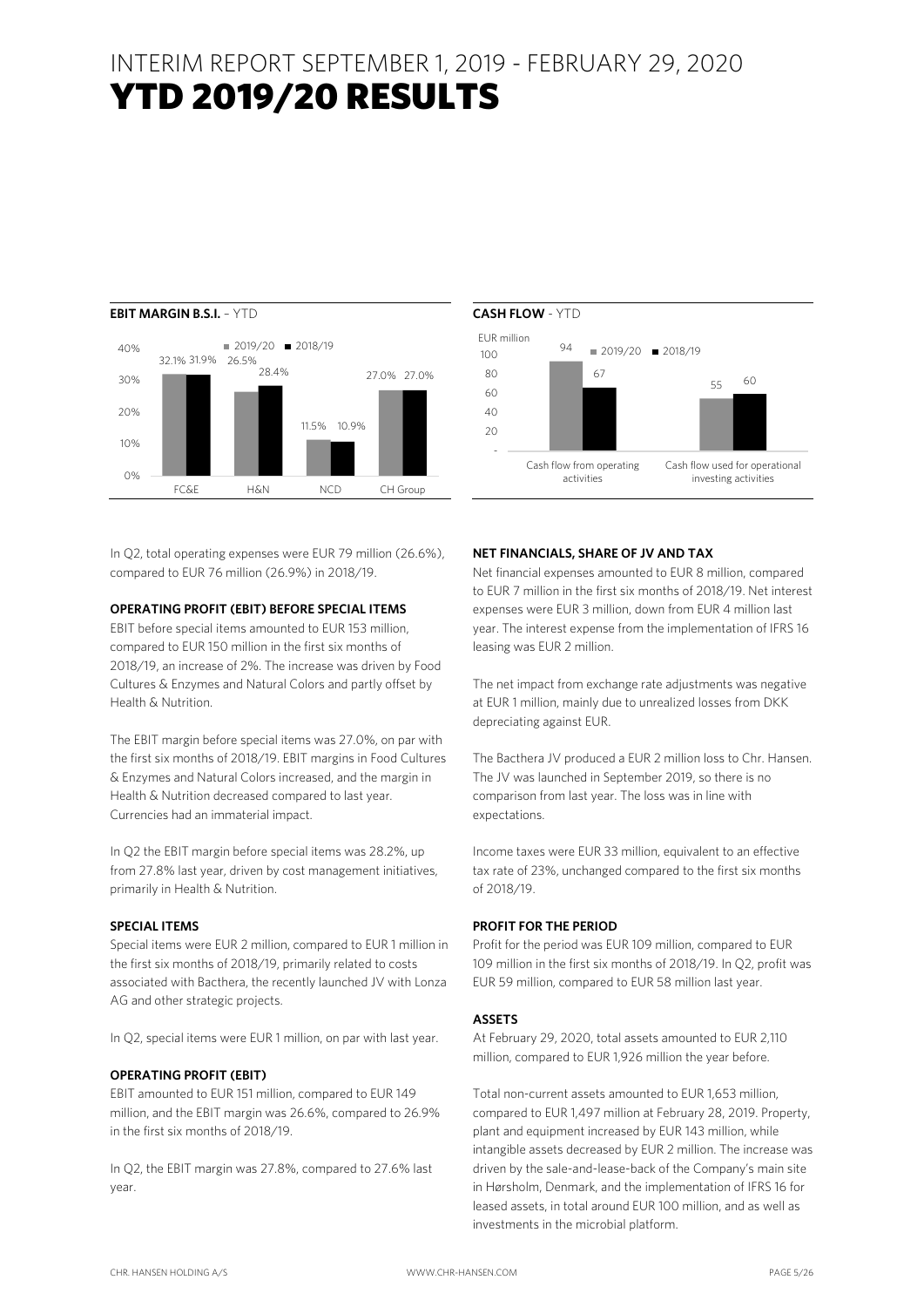### INTERIM REPORT SEPTEMBER 1, 2019 - FEBRUARY 29, 2020 YTD 2019/20 RESULTS

Total current assets amounted to EUR 457 million, compared to EUR 429 million at February 28, 2019. Inventories increased by EUR 4 million, or 2%, and receivables were up by EUR 10 million, or 5%. Cash increased by EUR 15 million to EUR 69 million.

#### **NET WORKING CAPITAL**

Net working capital was EUR 265 million, or 22.6% of revenue, compared to EUR 250 million, or 22.0%, in the first six months of 2018/19. The increase in the percentage of revenue was due to higher inventories and receivables, and lower trade payables.

#### **EQUITY**

Total equity amounted to EUR 782 million at February 28, 2019, compared to EUR 773 million a year earlier. An ordinary dividend for the 2018/19 financial year totaling EUR 124 million was paid out on December 2, 2019.

#### **NET DEBT**

Net interest-bearing debt amounted to EUR 879 million, or 2.1x EBITDA, compared to EUR 785 million or 2.0x EBITDA last year.

#### **RETURN ON INVESTED CAPITAL (ROIC) EXCLUDING GOODWILL**

The return on invested capital excluding goodwill was 30.2%, compared to 32.8% in the first six months of 2018/19. More than 1%-point of the decline in ROIC was due to the implementation of IFRS 16. Invested capital excluding goodwill increased to EUR 1,073 million (including IFRS 16 leased assets of around EUR 44 million), compared to EUR 968 million last year, mainly due to investments in the microbial production platform.

#### **CASH FLOW**

Cash flow from operating activities was EUR 94 million, compared to EUR 67 million in the first six months of 2018/19. The improvement was primarily driven by a favorable change in net working capital, IFRS 16 adjustments, lower taxes paid and higher operating profit.

Cash flow used for operational investing activities was EUR 55 million, or 9.7% of revenue, compared to EUR 60 million, or 10.8% of revenue, in the first six months of 2018/19.

Free cash flow before acquisitions and special items was EUR 41 million, compared to EUR 8 million from the first six months of 2018/19. The improvement was driven by the positive cash flow from operating activities.

Investments in associates was EUR 6 million and represented the investment in the Bacthera JV.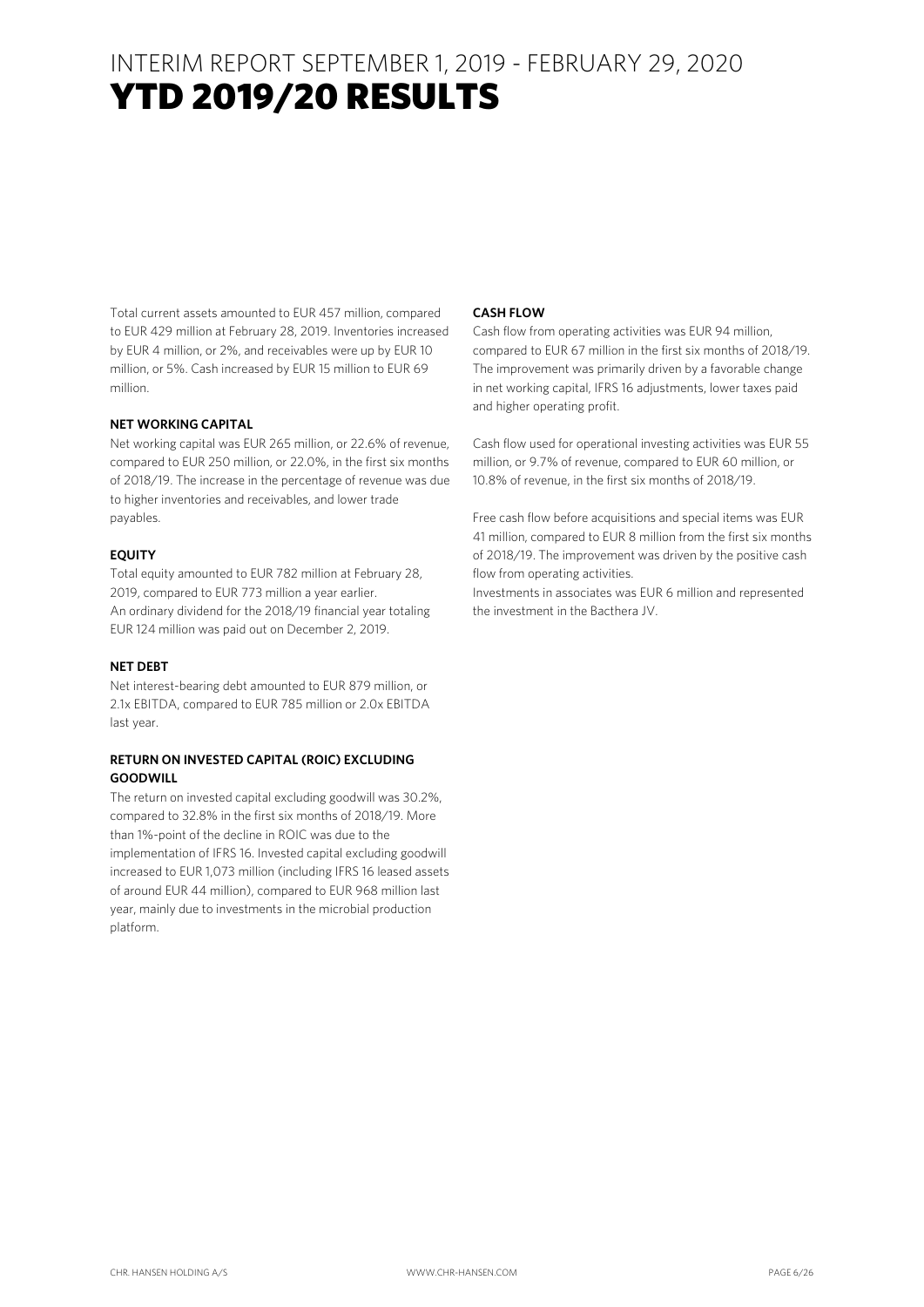### FOOD CULTURES & ENZYMES

#### **60% OF REVENUE**

|                         | Q <sub>2</sub> | Q <sub>2</sub> | <b>YTD</b> | <b>YTD</b> |
|-------------------------|----------------|----------------|------------|------------|
| EUR million             | 2019/20        | 2018/19        | 2019/20    | 2018/19    |
| Revenue                 | 172.5          | 166.0          | 338.6      | 327.1      |
| Organic growth          | 5%             | 11%            | 4%         | 10%        |
| EBIT                    | 55.6           | 53.3           | 108.8      | 104.3      |
| EBIT margin             | 32.2%          | 32.1%          | 32.1%      | 31.9%      |
| ROIC excluding goodwill |                |                | 37.1%      | 39.1%      |



#### **REVENUE**

Organic growth for the first six months of 2019/20 was 4% corresponding to a revenue increase of 4%. Organic growth comprised 3% from volume/mix and 1% from price increases in local currencies. The price increases were achieved partly by using EUR-based pricing in certain countries.

The organic growth was primarily driven by continued solid growth in core categories such as fermented milk, cheese, enzymes and meat cultures. In enzymes, growth was driven by the launch of CHY-MAX® Supreme, and by continued growth of the NOLA® Fit lactase enzyme. Probiotics declined, primarily driven by consumers down-trading in China. Normalization of inventory levels in the distribution chain in Q1 impacted growth negatively (by an estimated 1%-point).

Bioprotective cultures delivered double digit organic growth. Growth was driven by the existing segments within fermented milk and meat, and was primarily driven by 2<sup>nd</sup> generation products.

| In Q2, organic growth was 5% and adjusted for a negative      |
|---------------------------------------------------------------|
| currency impact of 1% corresponded to a revenue increase of   |
| 4%. Organic growth comprised 4% from volume/mix and 1%        |
| from price increases. Organic growth was primarily driven by  |
| strong growth in meat cultures, and solid growth in fermented |
| milk, cheese and enzymes, while probiotics declined. Several  |
| commercial projects were won in the new area of plant-based   |
| dairy alternatives. Bioprotection delivered organic growth of |
| approximately 15%.                                            |

#### **EBIT**

EBIT amounted to EUR 109 million, compared to EUR 104 million in the first six months of 2018/19. The EBIT margin was 32.1%, up 0.2%-point compared to last year. The increase was driven primarily by scalability benefits in production.

In Q2, the EBIT margin was 32.2%, up by 0.1% compared to last year, driven primarily by scalability benefits in production.

#### **ROIC EXCLUDING GOODWILL**

The return on invested capital excluding goodwill was 37.1%, compared to 39.1% in 2018/19. More than 1%-point of the decline in ROIC was due to the implementation of IFRS 16. Invested capital excluding goodwill increased by EUR 46 million, or 8%, to EUR 609 million. The increase was mainly due to investments in production capacity.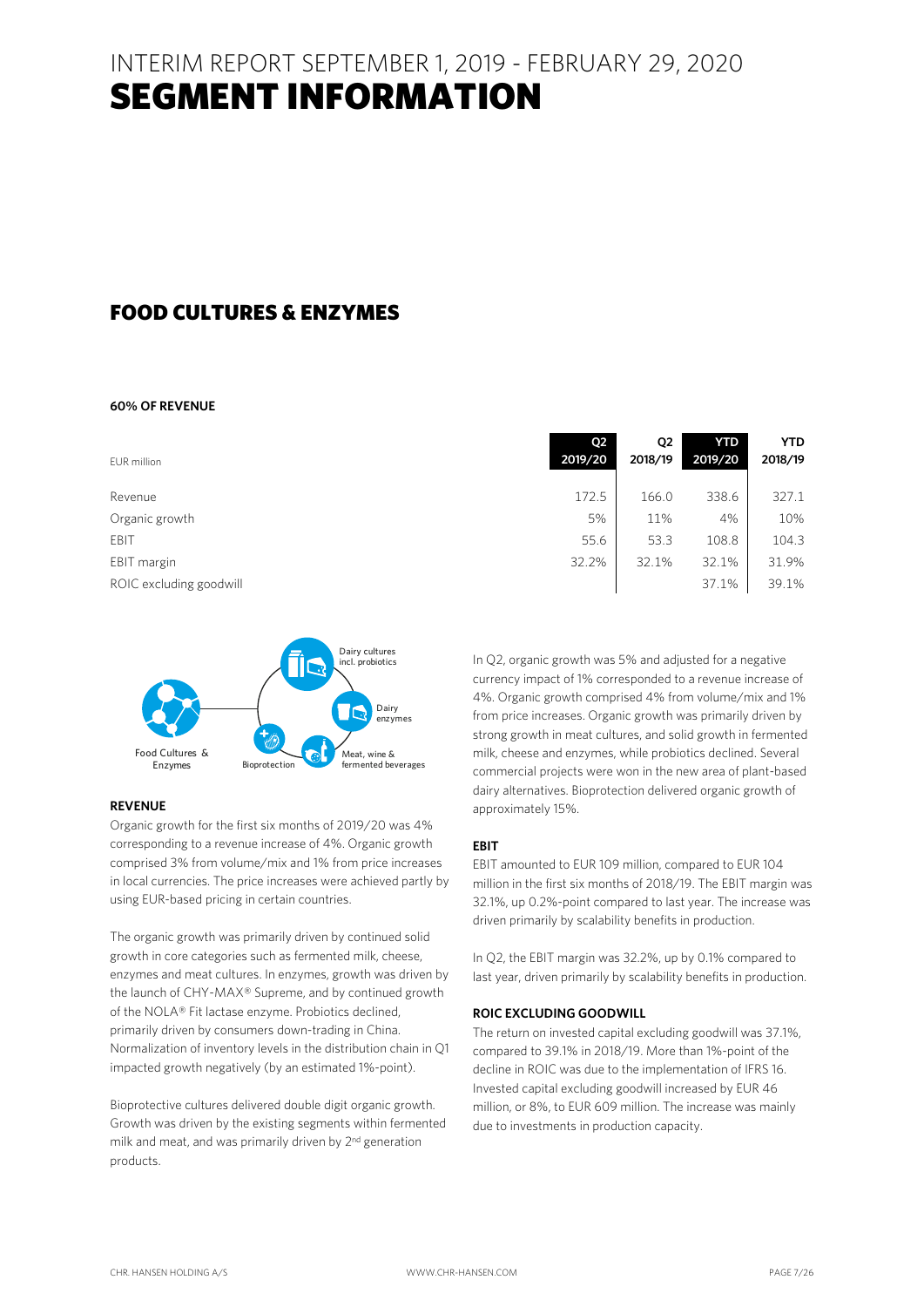### HEALTH & NUTRITION

#### **21% OF REVENUE**

| EUR million             | Q <sub>2</sub><br>2019/20 | Q2<br>2018/19 | <b>YTD</b><br>2019/20 | <b>YTD</b><br>2018/19 |
|-------------------------|---------------------------|---------------|-----------------------|-----------------------|
| Revenue                 | 67.1                      | 62.5          | 121.0                 | 118.1                 |
| Organic growth          | 8%                        | 6%            | 2%                    | 11%                   |
| EBIT                    | 21.5                      | 19.5          | 32.1                  | 33.5                  |
| EBIT margin             | 32.1%                     | 31.0%         | 26.5%                 | 28.4%                 |
| ROIC excluding goodwill |                           |               | 21.5%                 | 25.3%                 |



#### **REVENUE**

Organic growth for the first six months of 2019/20 was 2%, corresponding to a revenue increase of 2%, mainly due to volume/mix. Human Health declined slightly, while Animal Health delivered very strong growth. Plant Health also declined due to the timing of orders.

The slight decline in Human Health consisted of good growth in dietary supplements, offset by a decline in infant formula from timing of order impacts in Q1.

Animal Health delivered strong growth, driven by very strong growth in Cattle, and solid growth in Poultry & Swine. Dairy farmer economics in North America have improved and sales were supported by the roll-out of a new product, BOVAMINE® Dairy Plus probiotic.

In Q2, organic growth was 8%, and adjusted for a negative currency impact of 1% corresponded to a revenue increase of 7%, almost all from volume/mix. Human Health delivered solid growth driven by both dietary supplements and infant formula. Sales of the newly launched probiotic blend to help support the health and development of intestines in pre-term infants generated strong growth in North America but was partly offset by lower sales to infant formula in APAC.

| 2019/20 | 2018/19 | 2019/20 | 2018/19 |
|---------|---------|---------|---------|
|         |         |         |         |
| 67.1    | 62.5    | 121.0   | 118.1   |
| 8%      | 6%      | 2%      | 11%     |
| 21.5    | 19.5    | 32.1    | 33.5    |
| 32.1%   | 31.0%   | 26.5%   | 28.4%   |
|         |         | 21.5%   | 25.3%   |
|         |         |         |         |
|         |         |         |         |

Animal Health delivered strong growth in both Cattle and Poultry & Swine as farmer economics supported higher adoption of animal probiotics, in part driven by higher pork production and prices in North America and Europe driven by the reduced supply of pork in Asia following the African Swine Fever.

Plant Health declined as sales for the soy season in Latin America were impacted by less sales activity than expected, and most of the sales for the year 2019/20 are now expected in Q4. Growth in Plant Health for the full year is expected to be driven by especially Quartzo™ in Latin America.

In the Bacthera JV, the two first customer contracts were signed for early-stage feasibility studies.

#### **EBIT**

EBIT amounted to EUR 32 million, compared to EUR 34 million in the first six months of 2018/19. The EBIT margin was 26.5%, down 1.9%-points compared to last year. The decrease was primarily driven by the relatively low revenue growth in Q1 and the increased R&D expenses in Plant Health.

In Q2, the EBIT margin was 32.1%, up by 1.1%-point compared to last year, primarily driven by cost management initiatives and partly offset by increased R&D expenses in Plant Health.

#### **ROIC EXCLUDING GOODWILL**

The return on invested capital excluding goodwill was 21.5%, compared to 25.3% in 2018/19. Around 1%-point of the decline in ROIC was due to the implementation of IFRS 16. Invested capital excluding goodwill increased by EUR 29 million, or 11%, to EUR 302 million. The increase was due to investments in production capacity for Human Health.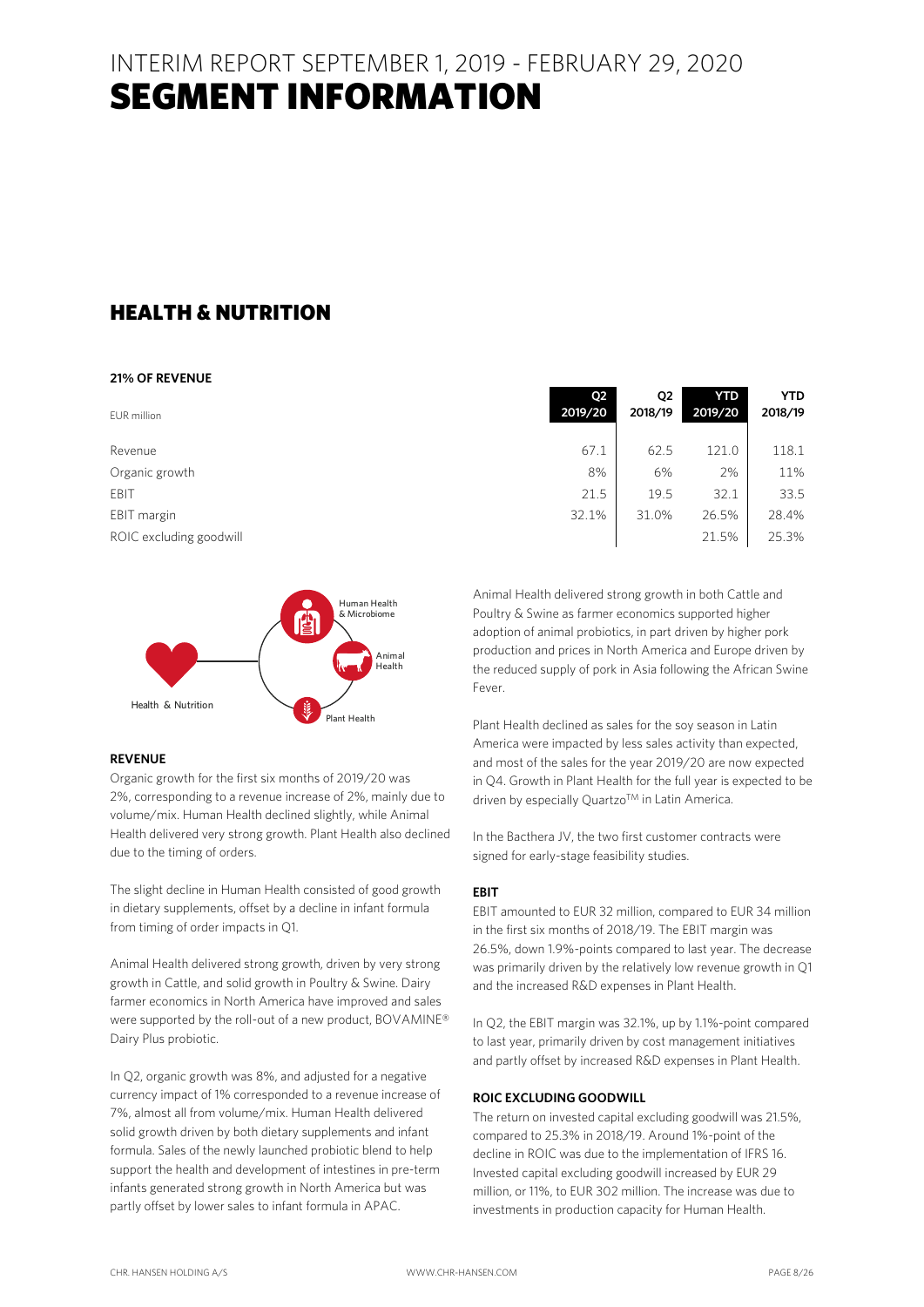### NATURAL COLORS

#### **19% OF REVENUE**

| EUR million             | <b>O2</b><br>2019/20 | Q <sub>2</sub><br>2018/19 | <b>YTD</b><br>2019/20 | <b>YTD</b><br>2018/19 |
|-------------------------|----------------------|---------------------------|-----------------------|-----------------------|
|                         |                      |                           |                       |                       |
| Revenue                 | 55.1                 | 55.2                      | 107.5                 | 108.0                 |
| Organic growth          | 1%                   | 5%                        | 0%                    | 5%                    |
| <b>FBIT</b>             | 6.1                  | 6.0                       | 12.4                  | 11.8                  |
| EBIT margin             | 11.0%                | 11.0%                     | 11.5%                 | 10.9%                 |
| ROIC excluding goodwill |                      |                           | 17.1%                 | 19.4%                 |
|                         |                      |                           |                       |                       |



#### **REVENUE**

Organic growth for the first six months of 2019/20 was flat, and reported revenues were on par with last year. Volumes increased by 2% but were offset by lower prices.

FRUITMAX® continued to grow strongly, particularly in EMEA and North America, but was offset by a decline in traditional natural colors, primarily driven by continued low raw material prices for carmine and annatto, impacting pricing of natural colors negatively.

Organic growth was solid in LATAM and good in North America and APAC while EMEA declined, mainly driven by lower raw material prices and a challenging economic climate in emerging markets impacting demand for natural colors.

In Q2 organic growth was 1%, and adjusted for a negative currency impact of 1% corresponded to revenue on par with last year. Organic growth comprised approximately 3% from volume/mix effects and a negative 2% from pricing. FRUITMAX® delivered very strong growth in most regions, while traditional natural colors declined as low raw material prices for carmine and annatto impacted selling pricing negatively.

EBIT amounted to EUR 12 million, compared to EUR 12 million in the first six months of 2018/19. The EBIT margin was 11.5%, up 0.6%-point compared to last year. The increase was mainly driven by lower raw material prices.

In Q2 the EBIT margin was 11.0% and unchanged compared to last year. Lower raw material prices were offset, mainly by currencies.

#### **ROIC EXCLUDING GOODWILL**

The return on invested capital was 17.1%, compared to 19.4% in 2018/19. Around 1%-point of the decline in ROIC was due to the implementation of IFRS 16. Invested capital increased by EUR 30 million, or 23%, to EUR 162 million. The increase was primarily driven by the investments in the US footprint and new investments in the application center in France.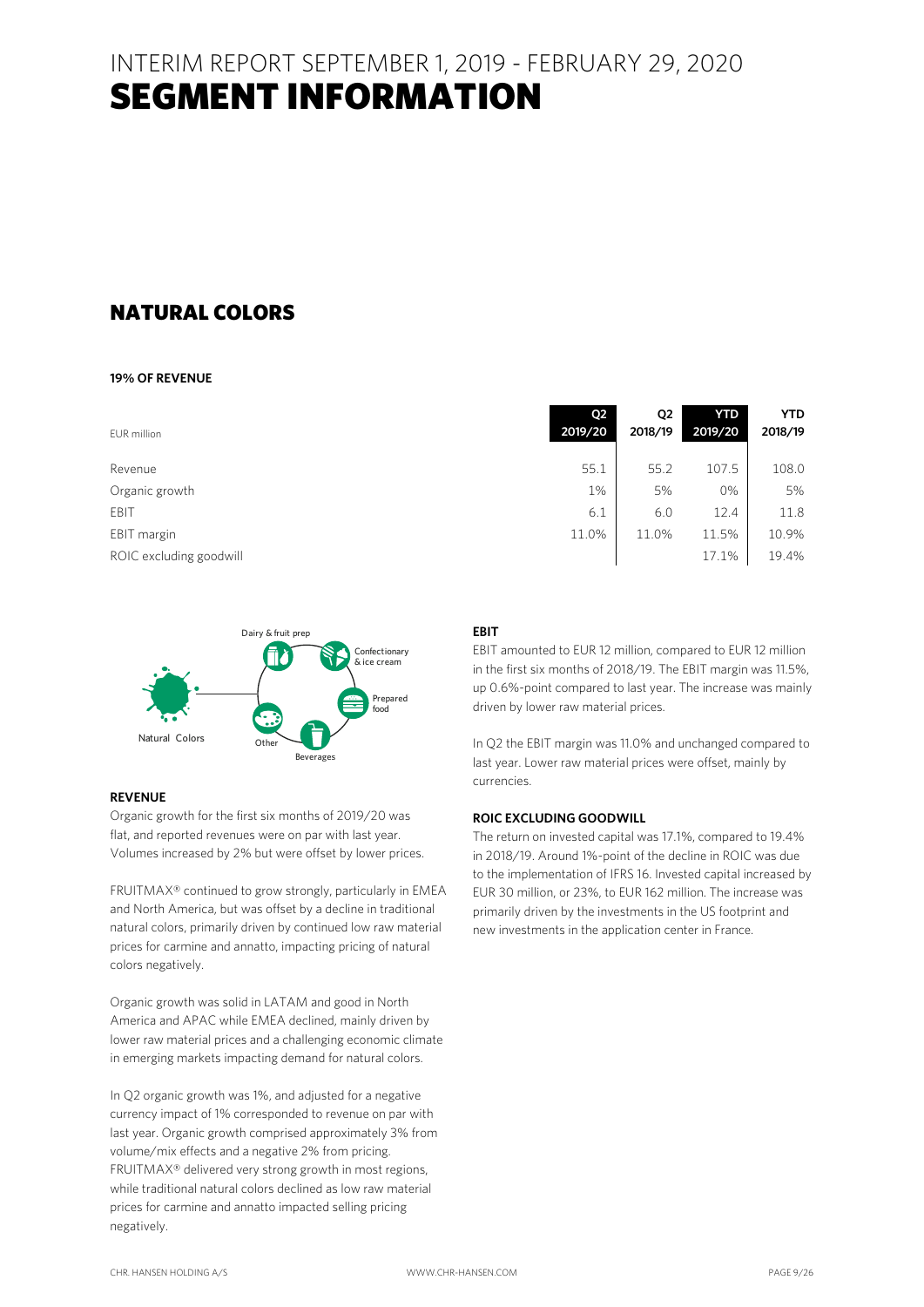### INTERIM REPORT SEPTEMBER 1, 2019 - FEBRUARY 29, 2020 **OUTLOOK FOR 2019/20**

#### **COVID-19**

The rapid developments in the COVID-19 pandemic did not impact the Q2 results in a significant way, and how COVID-19 impacts the rest of the year is very difficult to predict as various effects will impact over varying time horizons. Shortterm, a number of customers have been securing or even increasing their safety stock levels following the outbreak, creating extraordinary demand that is expected to normalize over time.

On the consumer demand side, the food and health industries are generally very stable industries, however, the food service industry is experiencing severely reduced demand for all food products for on-premise consumption, but this demand is expected to largely or even fully shift to take-away and home consumption. A global recession, or other negative macroeconomic events, triggered by COVID-19 may affect demand negatively in the mid-term, especially in emerging markets.

The various quarantine measures and travel restrictions already imposed around the world make it more difficult to visit customers to advance projects with new innovative solutions, a very important growth driver for Chr. Hansen, and this will slow the progress of the commercial project pipeline in the mid-term.

In addition to the Other Assumptions listed below, specifically related to COVID-19, the guidance for the year assumes that Chr. Hansen and key customers can maintain production and transport products at current levels, and that the situation does not deteriorate or impose restrictions on the flow of goods and hence our ability to serve customers. The guidance also assumes that there are no major supply disruptions in neither the raw material supply to Chr. Hansen, nor in the raw material supply, such as milk, to our customers. Keeping the food and nutrition industries running is highly important for nations, governments and consumers, and Chr. Hansen is working closely with customers and authorities to secure business continuity. Chr. Hansen is monitoring the situation closely and assessing impacts on a continuous basis, as this is a very dynamic and rapidly changing situation.

#### **ORGANIC REVENUE GROWTH**

For 2019/20, expectations to organic growth is maintained at 4-6%. The Microbial Platform, which is the combination of Food Cultures & Enzymes and Health & Nutrition, is expected to grow mid-single digit. Food Cultures & Enzymes is expected to grow significantly above the relatively low end market growth, and with a small positive impact from EUR pricing, but

otherwise the expectations are unchanged. Continued momentum in recently launched innovation, such as CHY-MAX® Supreme and NOLA® Fit, and continued execution on the commercial pipeline will remain the key growth drivers. Expectations for Health & Nutrition are largely unchanged. Natural Colors is now expected to deliver flat to slight organic growth due to continued low raw material prices and COVID-19.

#### **EBIT MARGIN BEFORE SPECIAL ITEMS (B.S.I.)**

The EBIT margin b.s.i. is still expected to be around 29.5%. Increased utilization of production capacity in Food Cultures & Enzymes and lower travel activities will have a positive impact on the margin, which is expected to be offset by investments in the lighthouse projects and other strategic priorities, as well as higher freight cost due to COVID-19.

#### **FREE CASH FLOW**

Free cash flow before acquisitions and special items is still expected to be around EUR 190 million. Cash flow used for operational investment activities is expected to be slightly higher than the EUR 139 million realized in 2018/19 (excluding the proceeds from the sale-and-lease-back), primarily related to investment phasing from 2018/19 to 2019/20.

#### **OTHER ASSUMPTIONS**

The outlook is based on constant currencies and stable raw material prices and assumes no acquisitions. The outlook is also based on the current political and economic environment. Any deterioration in the political and economic climate might impact the outlook negatively. This includes, but is not limited to, the economic climate in several key emerging markets; the risk of a global economic recession; the overall situation in the Middle East, including any potential sanctions; a deepening of the US-China trade tension; an escalation of the US-EU tariff situation; and a disruptive outcome to the EU-UK Brexit negotiations.

#### **STRATEGY UPDATE AND CAPITAL MARKETS DAY**

Given Chr. Hansen's strong belief in the opportunities inherent in the current strategy, fundamental changes from our focus on microbial and natural solutions produced via fermentation should not be expected. Due to the extraordinary uncertainty from COVID-19 in the short- and medium-term global macroeconomic environment, the Board of Directors, together with the Executive Board, has decided to postpone the finalization and conclusions of the on-going strategy review. Once the strategy process is finalized, Chr. Hansen intends to host the Capital Market Day which was recently postponed, and until then, the preliminary guidance for organic growth for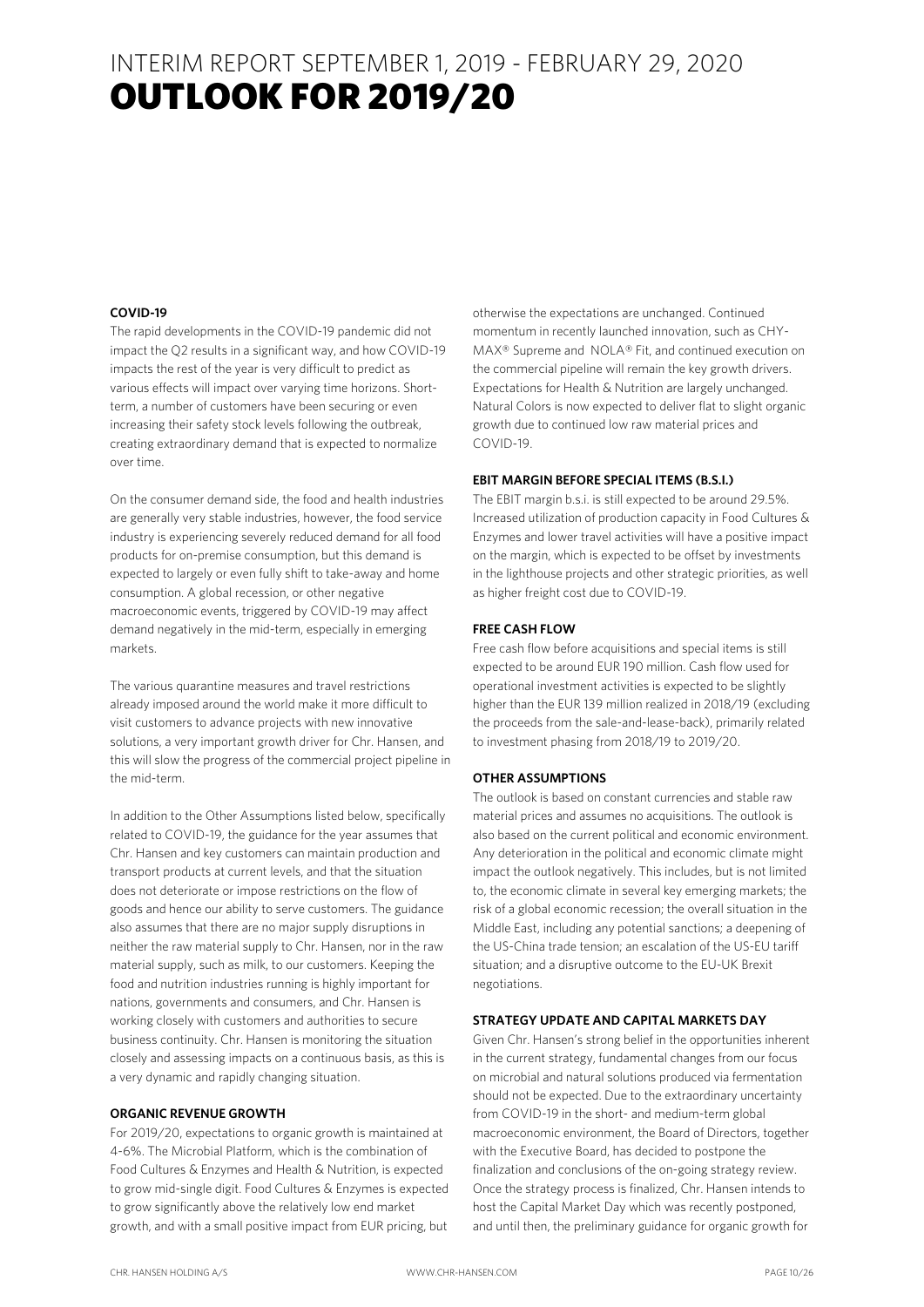### INTERIM REPORT SEPTEMBER 1, 2019 - FEBRUARY 29, 2020 **OUTLOOK FOR 2019/20**

the group, as announced on January 15, 2020, is mid to highsingle digit organic sales growth per year until 2024/25. The long-term ambitions for EBIT before special items and free cash flow until 2021/22, remain in place.

#### **SENSITIVITY**

Chr. Hansen is a global company serving more than 140 countries through subsidiaries in more than 30 countries.

The most significant currency exposure relates to USD, which accounts for around 30% of revenue, while exposure to other currencies is more modest. A 5% decrease in the EUR/USD exchange rate would impact revenue measured in EUR negatively by EUR 15-20 million.

Organic revenue growth is sensitive to exchange rate fluctuations in currencies for which Chr. Hansen applies a EUR-based pricing model, and to changes in raw material prices for Natural Colors as some contracts are adjusted for movements in raw material prices.

The EBIT margin is also sensitive to exchange rate fluctuations and to changes in raw material prices for Natural Colors. Production in the US and sourcing in USD only partly offset the impact on revenue from changes in the EUR/USD exchange rate. Therefore, the relative EBIT exposure is higher than the revenue exposure. A 5% decrease in the EUR/USD exchange rate would impact EBIT negatively by roughly half of the revenue impact.

The sensitivity to currency also applies to the free cash flow.

The use of currency hedging of balance sheet exposures and future cash flows is described in note 4.3 to the Consolidated Financial Statements 2018/19.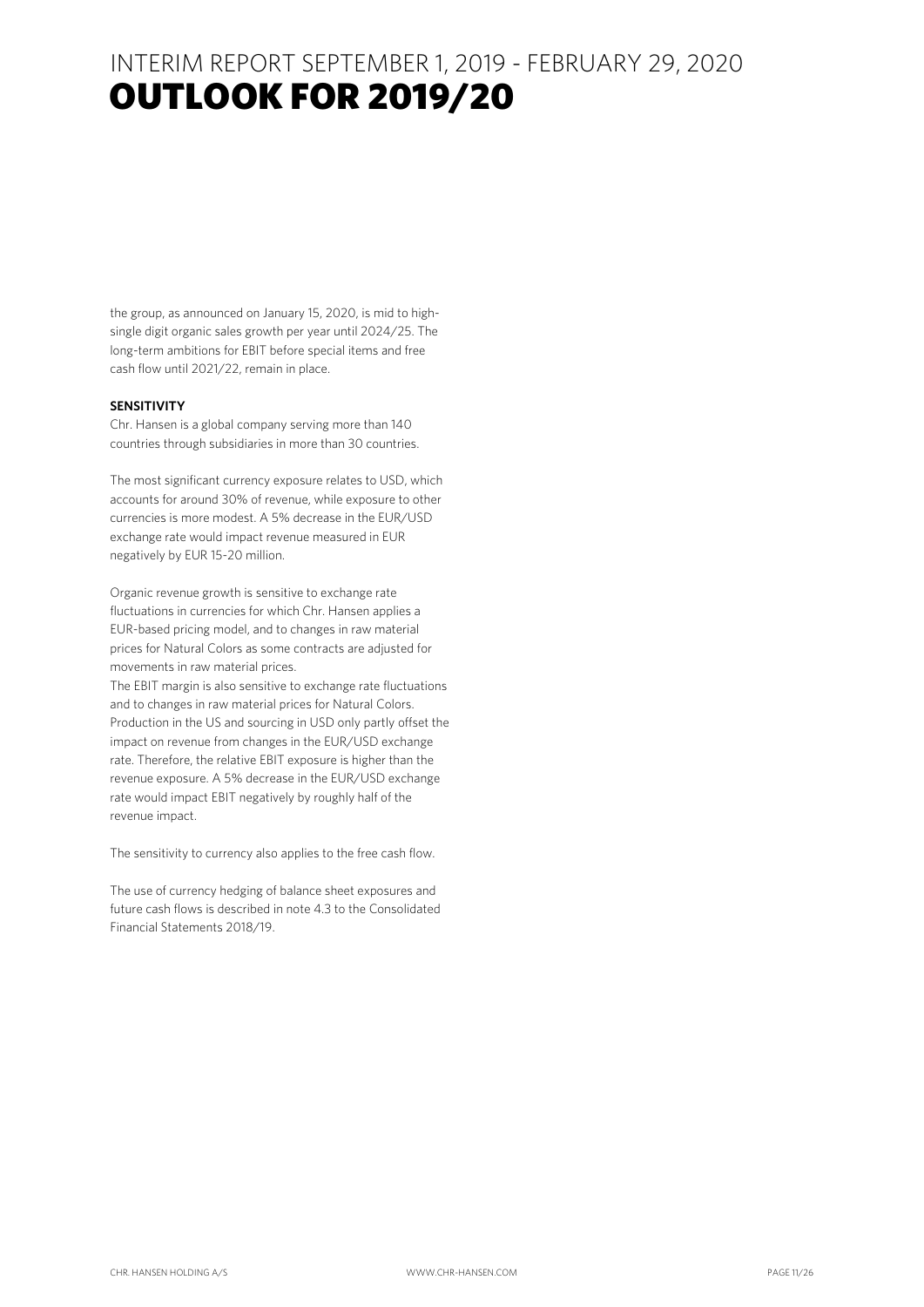### INTERIM REPORT SEPTEMBER 1, 2019 - FEBRUARY 29, 2020 ADDITIONAL INFORMATION

### **CHANGES IN CHR. HANSEN'S EXECUTIVE BOARD**

Regrettably, Søren Westh Lonning, member of the Executive Board and Chief Financial Officer, has decided to pursue his career outside of Chr. Hansen as CFO of a private equity backed, non-competitive company. Søren Westh Lonning has been with Chr. Hansen since 2007, and has been the CFO since 2015. He will leave his position at Chr. Hansen after the full-year report of the 2019/20 financial year. A search for a new CFO will begin immediately, and will consider both internal and external candidates.

Søren Westh Lonning will continue to serve on the Executive Board, together with CEO Mauricio Graber and CSO Thomas Schäfer, for the remainder of his tenure with Chr. Hansen, and his successor will replace him in the Executive Board. The Executive Board is appointed by the Board of Directors and is responsible for the day-to-day management within the guidelines and directions given by the Board of Directors.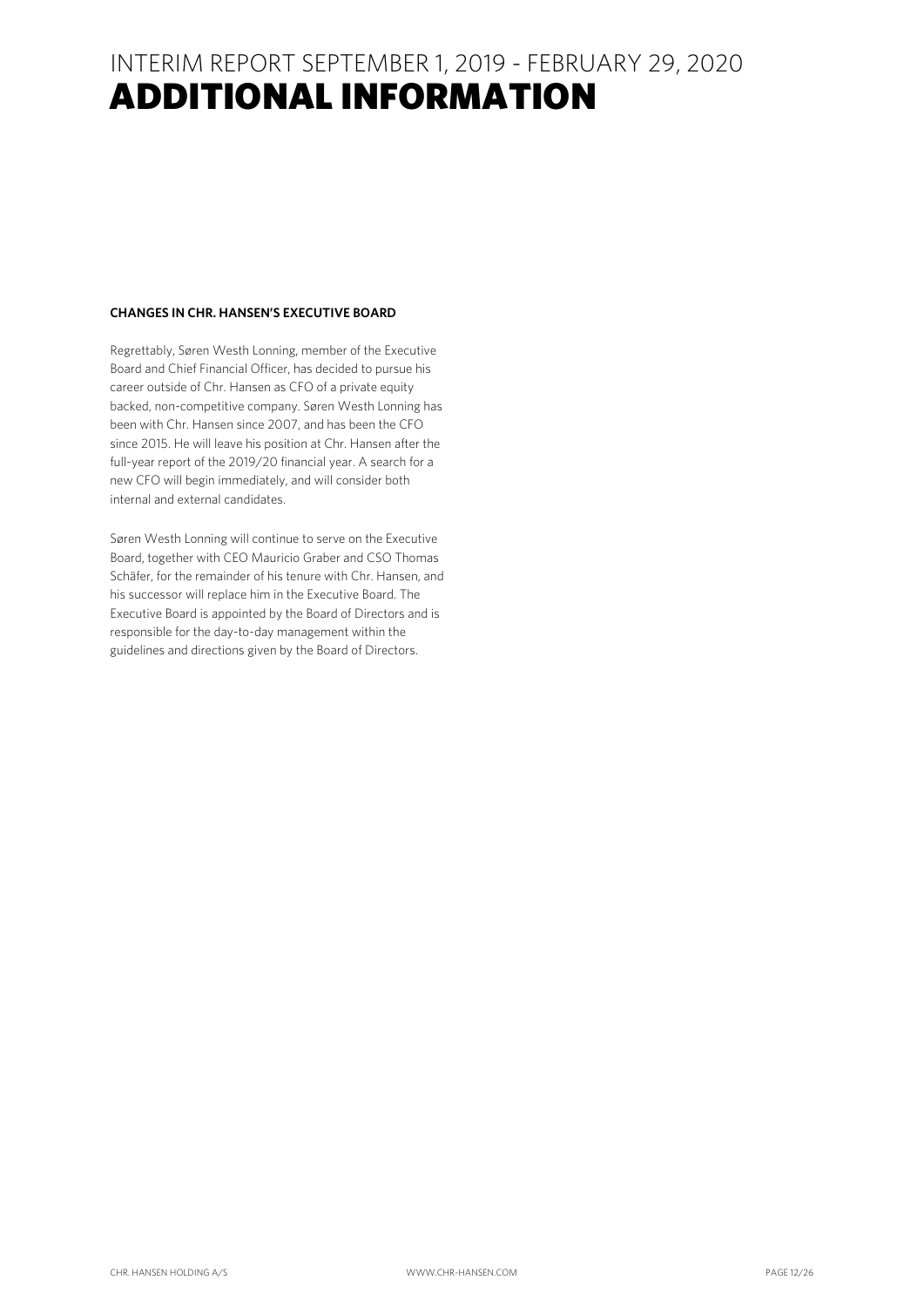### INTERIM REPORT SEPTEMBER 1, 2019 - FEBRUARY 29, 2020

# STATEMENT OF THE BOARD OF DIRECTORS AND EXECUTIVE BOARD

Today, the Board of Directors and Executive Board have considered and approved the interim report for Chr. Hansen Holding A/S for the period from September 1, 2019 to February 29, 2020. The interim report has not been audited or reviewed by the Company's independent auditors.

The unaudited interim report has been prepared in accordance with International Financial Reporting Standards and IAS 34 as adopted by the EU, and additional Danish regulations.

In our opinion, the accounting policies used are appropriate and the overall presentation of the interim report is adequate. Furthermore, the interim report gives a true and fair view of the Group's assets, liabilities and financial position at February 29, 2020, and of the results of the Group's operations and cash flow for the period from September 1, 2019 to February 29, 2020.

We further consider that the Management's Review in the preceding pages includes a true and fair account of the development and performance of the Group, the results for the period and the financial position, together with a description of the principal risks and uncertainties that the Group faces, in accordance with Danish disclosure requirements for listed companies. Besides what has been disclosed in this report, no changes in the Group's most significant risks and uncertainties have occurred relative to what was disclosed in the Annual Report of Chr. Hansen Holding A/S for 2018/19.

Hørsholm, April 16, 2020

#### Executive Board

| Mauricio Graber<br>President and CEO | Søren Westh Lonning<br><b>CFO</b> | Thomas Schäfer<br><b>CSO</b> |                |
|--------------------------------------|-----------------------------------|------------------------------|----------------|
| <b>Board of Directors</b>            |                                   |                              |                |
| Dominique Reiniche<br>Chair          | Jesper Brandgaard<br>Vice Chair   | Luis Cantarell               | Lisbeth Grubov |
| Charlotte Hemmingsen                 | Heidi Kleinbach-Sauter            | Niels Peder Nielsen          | Per Poulsen    |
| Kim Ib Sørensen                      | Kristian Villumsen                | Mark Wilson                  |                |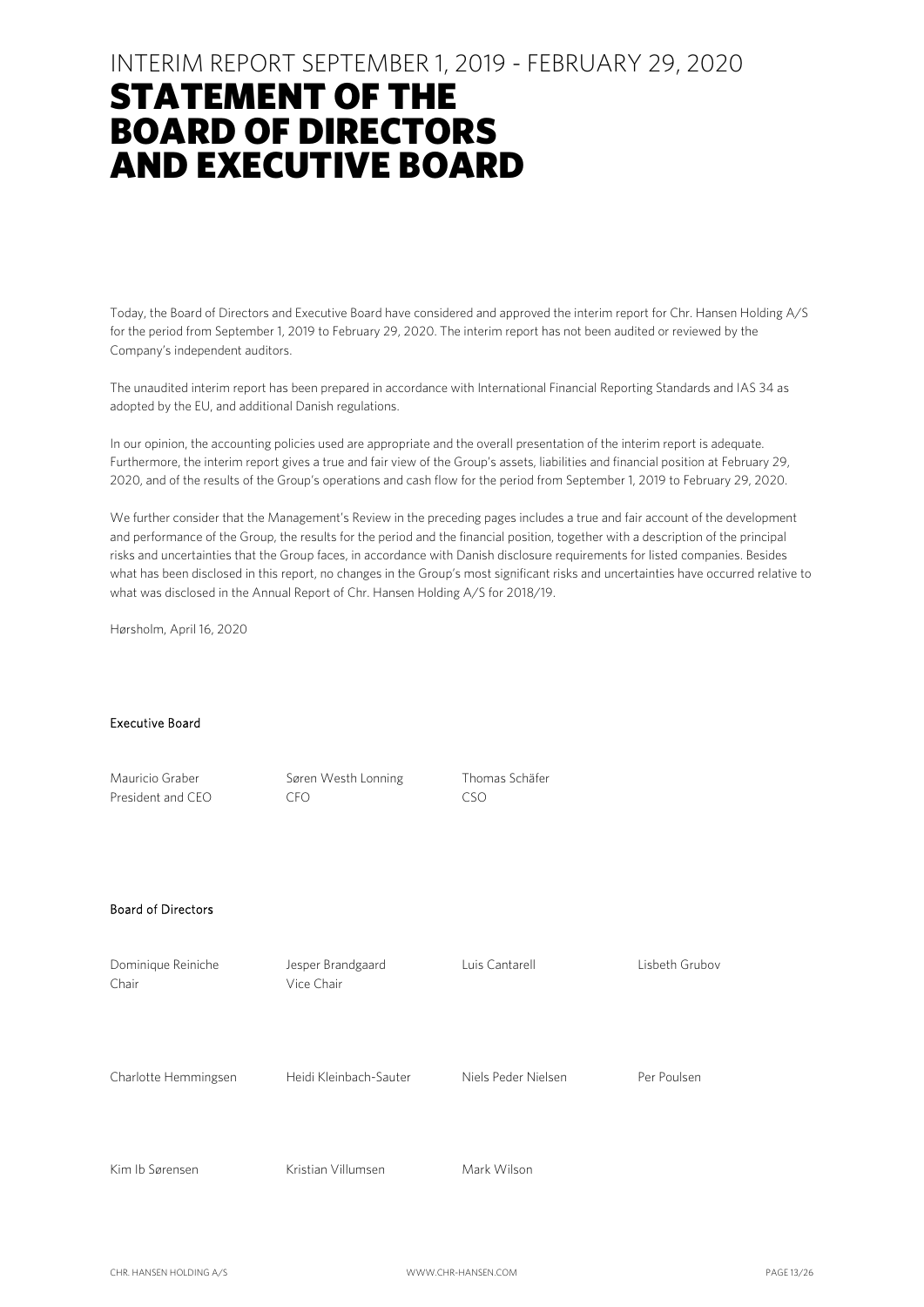### INTERIM REPORT SEPTEMBER 1, 2019 - FEBRUARY 29, 2020

### ADDITIONAL INFORMATION

#### **CONFERENCE CALL**

Chr. Hansen will host a conference call on April 16, 2020 at 10:00 am CET. The conference call can be accessed via the Company's website, www.chr-hansen.com.

For further information, please contact:

Martin Riise, Head of IR +45 53 39 22 50

Annika Stern, IR Officer +45 23 99 23 82

#### **FINANCIAL CALENDAR**

July 2, 2020 Interim Report Q3 2019/20 October 8, 2020 Annual Report 2019/20 November 25, 2020 Annual General Meeting 2020

Company information Chr. Hansen Holding A/S Bøge Allé 10-12 2970 Hørsholm Denmark Tel. +45 45 74 74 74 www.chr-hansen.com

Company reg. no.: 28318677

#### **FORWARD-LOOKING STATEMENTS**

This report contains forward-looking statements. Such statements are subject to risks and uncertainties, as various factors, many of which are beyond the control of Chr. Hansen Holding A/S, may cause actual developments and results to differ materially from the expectations expressed in this report.

#### **ABOUT CHR. HANSEN**

Chr. Hansen is a leading global bioscience company that develops natural ingredient solutions for the food, nutritional, pharmaceutical and agricultural industries. We develop and produce cultures, enzymes, probiotics and natural colors for a rich variety of foods, confectionery, beverages, dietary supplements and even animal feed and plant protection. Our product innovation is based on around 40,000 microbial strains – we like to refer to them as "good bacteria." Our solutions enable food manufacturers to produce more with less – while also reducing the use of chemicals and other synthetic additives – which makes our products highly relevant in today's world. Sustainability is an integral part of Chr. Hansen's vision to improve food and health. In 2019 Chr. Hansen was ranked as the world's most sustainable company by Corporate Knights thanks to our strong sustainability efforts and our many collaborative partnerships with our customers. We have been delivering value to our partners – and, ultimately, end consumers worldwide – for over 145 years. We are proud that more than 1 billion people consume products containing our natural ingredients every day.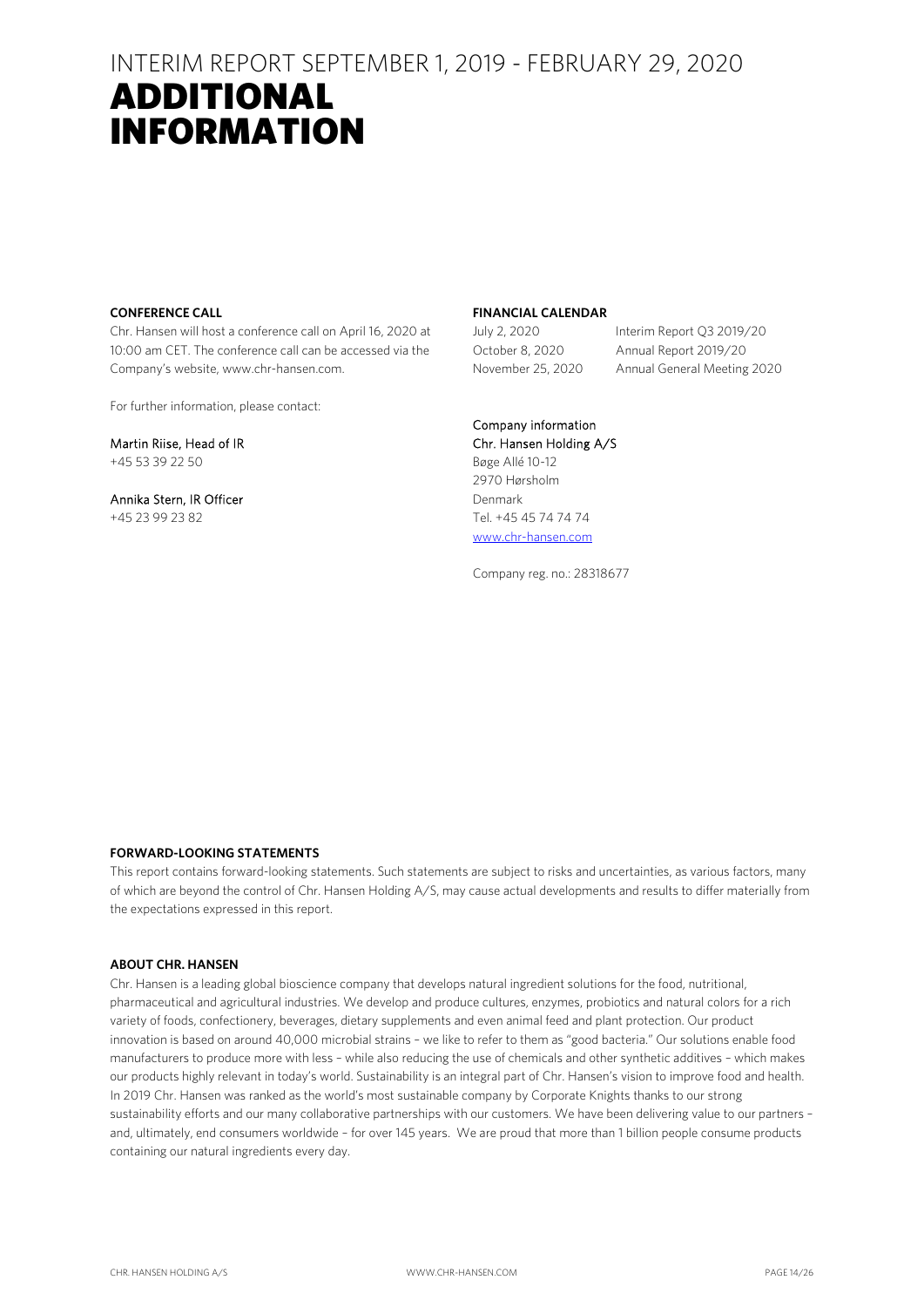INTERIM REPORT SEPTEMBER 1, 2019 - FEBRUARY 29, 2020 **INCOME STATEMENT** 

| EUR million                                | Q <sub>2</sub><br>2019/20 | Q <sub>2</sub><br>2018/19 | <b>YTD</b><br>2019/20 | <b>YTD</b><br>2018/19 |
|--------------------------------------------|---------------------------|---------------------------|-----------------------|-----------------------|
|                                            |                           |                           |                       |                       |
| <b>REVENUE</b>                             | 294.7                     | 283.7                     | 567.1                 | 553.2                 |
| Cost of sales                              | (133.0)                   | (128.6)                   | (254.7)               | (250.2)               |
| <b>Gross profit</b>                        | 161.7                     | 155.1                     | 312.4                 | 303.0                 |
| Research and development expenses          | (20.9)                    | (20.0)                    | (42.9)                | (39.3)                |
| Sales and marketing expenses               | (41.3)                    | (38.1)                    | (82.5)                | (77.0)                |
| Administrative expenses                    | (17.8)                    | (19.1)                    | (35.5)                | (38.5)                |
| Other operating income                     | 1.6                       | 3.0                       | 2.1                   | 3.6                   |
| Other operating expenses                   | (0.1)                     | (2.1)                     | (0.3)                 | (2.2)                 |
| Operating profit before special items      | 83.2                      | 78.8                      | 153.3                 | 149.6                 |
| Special items                              | (1.4)                     | (0.5)                     | (2.2)                 | (1.0)                 |
| <b>Operating profit (EBIT)</b>             | 81.8                      | 78.3                      | 151.1                 | 148.6                 |
| Net financial expenses                     | (5.2)                     | (3.0)                     | (8.0)                 | (6.9)                 |
| Share of loss of associates/joint ventures | (0.1)                     |                           | (1.8)                 |                       |
| Profit before tax                          | 76.5                      | 75.3                      | 141.3                 | 141.7                 |
| Income taxes                               | (17.6)                    | (17.3)                    | (32.5)                | (32.6)                |
| Profit for the period                      | 58.9                      | 58.0                      | 108.8                 | 109.1                 |
| Attributable to:                           |                           |                           |                       |                       |
| Shareholders of Chr. Hansen Holding A/S    | 58.9                      | 58.0                      | 108.8                 | 109.1                 |
| Earnings per share (EUR)                   | 0.45                      | 0.44                      | 0.83                  | 0.83                  |
| Earnings per share, diluted (EUR)          | 0.45                      | 0.44                      | 0.82                  | 0.83                  |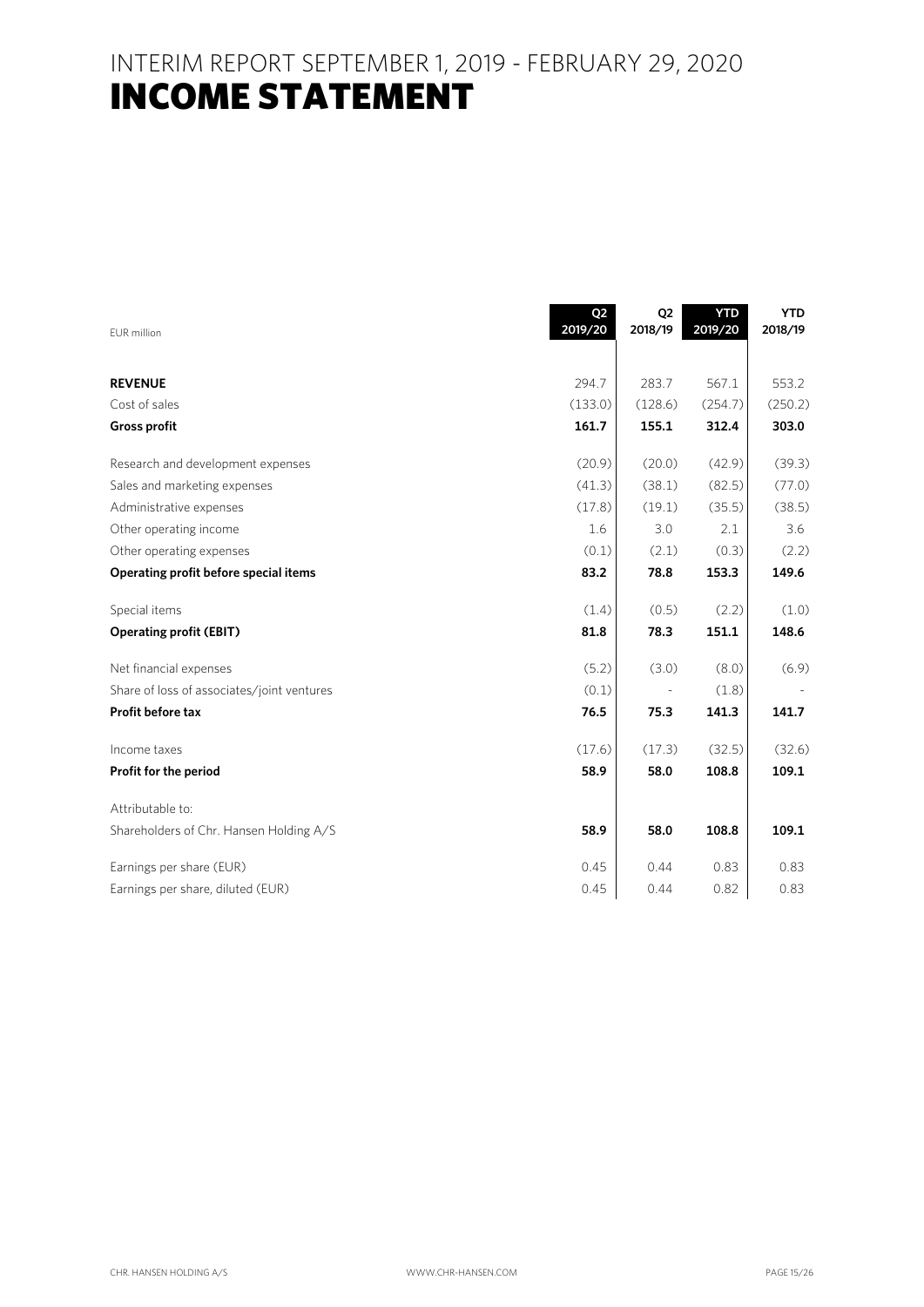### INTERIM REPORT SEPTEMBER 1, 2019 - FEBRUARY 29, 2020 STATEMENT OF COMPREHENSIVE INCOME

| FUR million                                                                                               | Q <sub>2</sub><br>2019/20 | Q <sub>2</sub><br>2018/19 | <b>YTD</b><br>2019/20 | <b>YTD</b><br>2018/19 |
|-----------------------------------------------------------------------------------------------------------|---------------------------|---------------------------|-----------------------|-----------------------|
| Profit for the period                                                                                     | 58.9                      | 58.0                      | 108.8                 | 109.1                 |
| Items that will not be reclassified subsequently to the income statement:                                 |                           |                           |                       |                       |
| Remeasurements of defined benefits plans                                                                  |                           |                           |                       |                       |
| Items that will be reclassified subsequently to the income statement when<br>specific conditions are met: |                           |                           |                       |                       |
| Currency translation of foreign Group companies                                                           | (3.9)                     | 1.1                       | (2.6)                 | 7.1                   |
| Cash flow hedge                                                                                           | (0.9)                     | (2.0)                     | 0.5                   | (2.5)                 |
| Tax related to cash flow hedges                                                                           | 0.1                       | 0.4                       |                       | 0.5                   |
| Other comprehensive income for the period                                                                 | (4.7)                     | (0.5)                     | (2.1)                 | 5.1                   |
| Total comprehensive income for the period                                                                 | 54.2                      | 57.5                      | 106.7                 | 114.2                 |
| Attributable to:                                                                                          |                           |                           |                       |                       |
| Shareholders of Chr. Hansen Holding A/S                                                                   | 54.2                      | 57.5                      | 106.7                 | 114.2                 |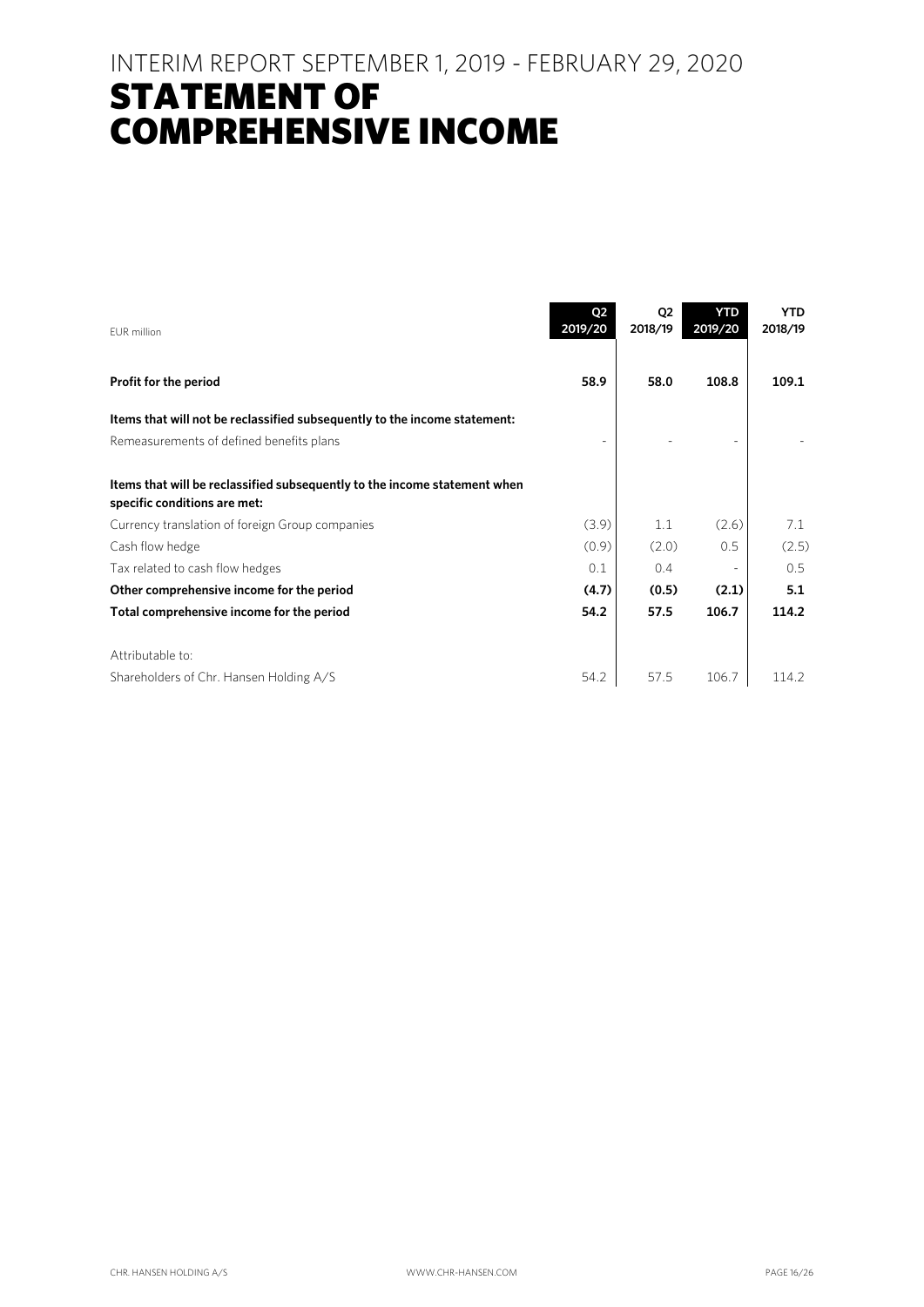## INTERIM REPORT SEPTEMBER 1, 2019 - FEBRUARY 29, 2020 BALANCE SHEET

| <b>EUR</b> million                         | Feb 29, 2020 | Feb 28, 2019 | Aug 31, 2019 |
|--------------------------------------------|--------------|--------------|--------------|
| <b>ASSETS</b>                              |              |              |              |
| <b>Non-current assets</b>                  |              |              |              |
| Intangible assets                          |              |              |              |
| Goodwill                                   | 771.5        | 770.4        | 772.9        |
| Other intangible assets                    | 167.1        | 178.4        | 172.3        |
| Intangible assets in progress              | 53.9         | 45.8         | 53.2         |
| <b>Total intangible assets</b>             | 992.5        | 994.6        | 998.4        |
| Property, plant and equipment              |              |              |              |
| Land and buildings                         | 243.7        | 146.5        | 207.1        |
| Plant and machinery                        | 198.5        | 189.7        | 200.7        |
| Other fixtures and equipment               | 37.0         | 24.9         | 31.6         |
| Property, plant and equipment in progress  | 157.9        | 133.5        | 138.4        |
| Total property, plant and equipment        | 637.1        | 494.6        | 577.8        |
| Other non-current assets                   |              |              |              |
| Investment in associates/joint ventures    | 10.2         |              |              |
| Receivables from associates/joint ventures | 5.1          |              |              |
| Deferred tax                               | 8.0          | 8.2          | 7.6          |
| Total other non-current assets             | 23.3         | 8.2          | 7.6          |
| <b>Total non-current assets</b>            | 1,652.9      | 1,497.4      | 1,583.8      |
| <b>Current assets</b>                      |              |              |              |
| <b>Inventories</b>                         |              |              |              |
| Raw materials and consumables              | 44.3         | 36.1         | 30.0         |
| Work in progress                           | 49.5         | 60.4         | 59.8         |
| Finished goods and goods for resale        | 76.4         | 69.7         | 70.2         |
| <b>Total inventories</b>                   | 170.2        | 166.2        | 160.0        |
| <b>Receivables</b>                         |              |              |              |
| Trade receivables                          | 182.5        | 172.5        | 192.7        |
| Tax receivables                            | 3.4          | 2.1          | 3.8          |
| Other receivables                          | 19.4         | 22.3         | 19.1         |
| Prepayments                                | 12.4         | 11.4         | 11.0         |
| <b>Total receivables</b>                   | 217.7        | 208.3        | 226.6        |
| Cash and cash equivalents                  | 69.0         | 54.2         | 87.4         |
| <b>Total current assets</b>                | 456.9        | 428.7        | 474.0        |
| <b>Total assets</b>                        | 2,109.8      | 1,926.1      | 2,057.8      |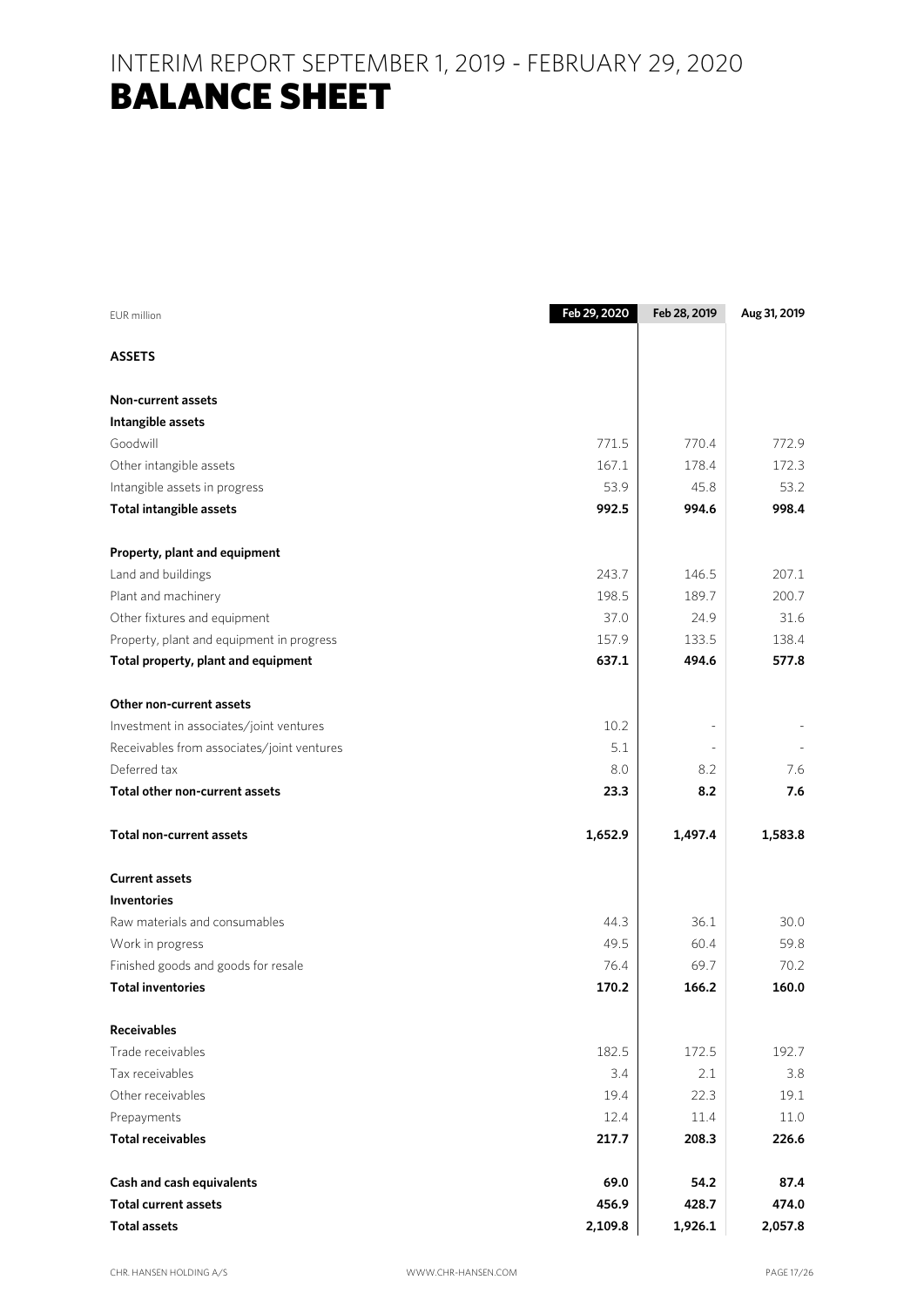## INTERIM REPORT SEPTEMBER 1, 2019 - FEBRUARY 29, 2020 BALANCE SHEET

| EUR million                          | Feb 29, 2020 | Feb 28, 2019             | Aug 31, 2019 |
|--------------------------------------|--------------|--------------------------|--------------|
| <b>EQUITY AND LIABILITIES</b>        |              |                          |              |
| <b>Equity</b>                        |              |                          |              |
| Share capital                        | 176.8        | 176.4                    | 176.8        |
| Reserves                             | 605.4        | 596.1                    | 620.4        |
| <b>Total equity</b>                  | 782.2        | 772.5                    | 797.2        |
| <b>Liabilities</b>                   |              |                          |              |
| <b>Non-current liabilities</b>       |              |                          |              |
| Employee benefit obligations         | 7.8          | 7.2                      | 7.8          |
| Deferred tax                         | 93.8         | 84.7                     | 91.2         |
| Provisions                           | 3.9          | 3.6                      | 3.7          |
| Borrowings                           | 709.5        | 706.3                    | 668.9        |
| Lease liabilities                    | 85.9         | $\overline{\phantom{a}}$ | 54.6         |
| Tax payables                         | 15.6         | 15.6                     | 15.6         |
| Deferred gain                        | 48.6         |                          | 49.6         |
| Other payables                       |              |                          | 8.3          |
| <b>Total non-current liabilities</b> | 965.1        | 817.4                    | 899.7        |
| <b>Current liabilities</b>           |              |                          |              |
| Provisions                           |              |                          | 0.1          |
| Borrowings                           | 139.3        | 132.9                    | 96.2         |
| Lease liabilities                    | 13.5         |                          | 2.1          |
| Prepayments from customers           | 0.2          | 0.6                      | 0.2          |
| Trade payables                       | 87.7         | 89.2                     | 132.1        |
| Tax payables                         | 25.5         | 27.0                     | 40.7         |
| Deferred gain                        | 1.8          |                          | 1.8          |
| Other payables                       | 94.5         | 86.5                     | 87.7         |
| <b>Total current liabilities</b>     | 362.5        | 336.2                    | 360.9        |
| <b>Total liabilities</b>             | 1,327.6      | 1,153.6                  | 1,260.6      |
| <b>Total equity and liabilities</b>  | 2,109.8      | 1,926.1                  | 2,057.8      |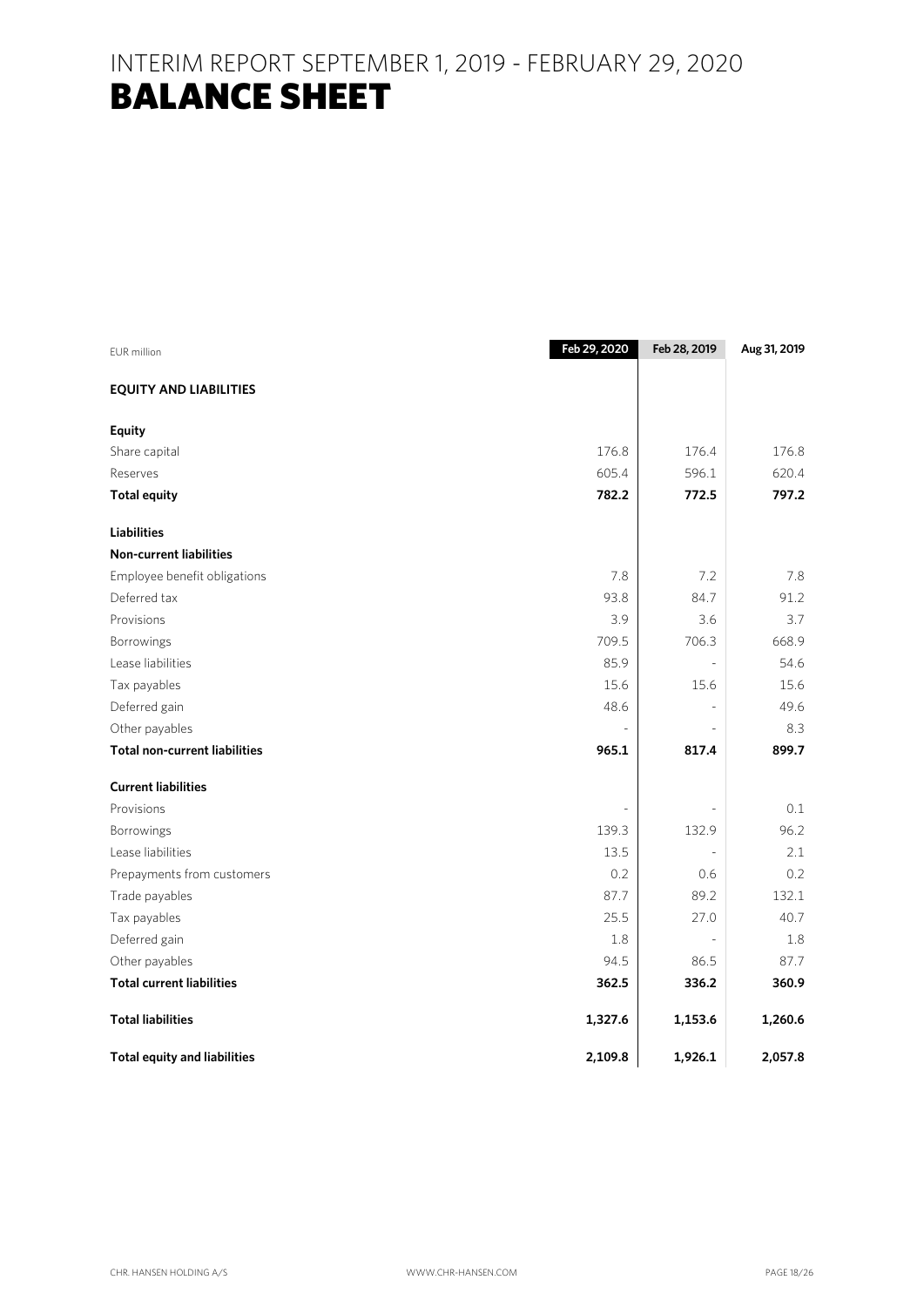### INTERIM REPORT SEPTEMBER 1, 2019 - FEBRUARY 29, 2020

## STATEMENT OF CHANGES IN EQUITY

|                                              |                          |                         |                     |                      | 2019/20      |
|----------------------------------------------|--------------------------|-------------------------|---------------------|----------------------|--------------|
| EUR million                                  |                          |                         |                     |                      |              |
|                                              | Share capital            | Currency<br>translation | Cash flow<br>hedges | Retained<br>earnings | <b>Total</b> |
| Equity at September 1, 2019                  | 176.8                    | (45.3)                  | (6.2)               | 671.9                | 797.2        |
| Total comprehensive income for the year, cf. |                          |                         |                     |                      |              |
| statement of comprehensive income            | -                        | (2.6)                   | 0.5                 | 108.8                | 106.7        |
| <b>Transactions with owners:</b>             |                          |                         |                     |                      |              |
| Share-based payment                          | $\overline{\phantom{a}}$ |                         |                     | 3.0                  | 3.0          |
| Dividend                                     |                          |                         |                     | (124.7)              | (124.7)      |
| Equity at February 29, 2020                  | 176.8                    | (47.9)                  | (5.7)               | 659.0                | 782.2        |

|                                                                                   |                          |                         |                            |                             | 2018/19 |
|-----------------------------------------------------------------------------------|--------------------------|-------------------------|----------------------------|-----------------------------|---------|
| EUR million                                                                       | Share capital            | Currency<br>translation | <b>Cash flow</b><br>hedges | <b>Retained</b><br>earnings | Total   |
| Equity at September 1, 2018                                                       | 176.8                    | (51.0)                  | (0.7)                      | 646.5                       | 771.6   |
| Total comprehensive income for the year, cf.<br>statement of comprehensive income | (0.4)                    | 7.5                     | (2.0)                      | 109.1                       | 114.2   |
| <b>Transactions with owners:</b>                                                  |                          |                         |                            |                             |         |
| Purchase of treasury shares                                                       | -                        |                         |                            | (2.2)                       | (2.2)   |
| Share-based payment                                                               | $\overline{\phantom{a}}$ | ٠                       |                            | 3.1                         | 3.1     |
| Dividend                                                                          |                          |                         |                            | (114.2)                     | (114.2) |
| Equity at February 28, 2019                                                       | 176.4                    | (43.5)                  | (2.7)                      | 642.3                       | 772.5   |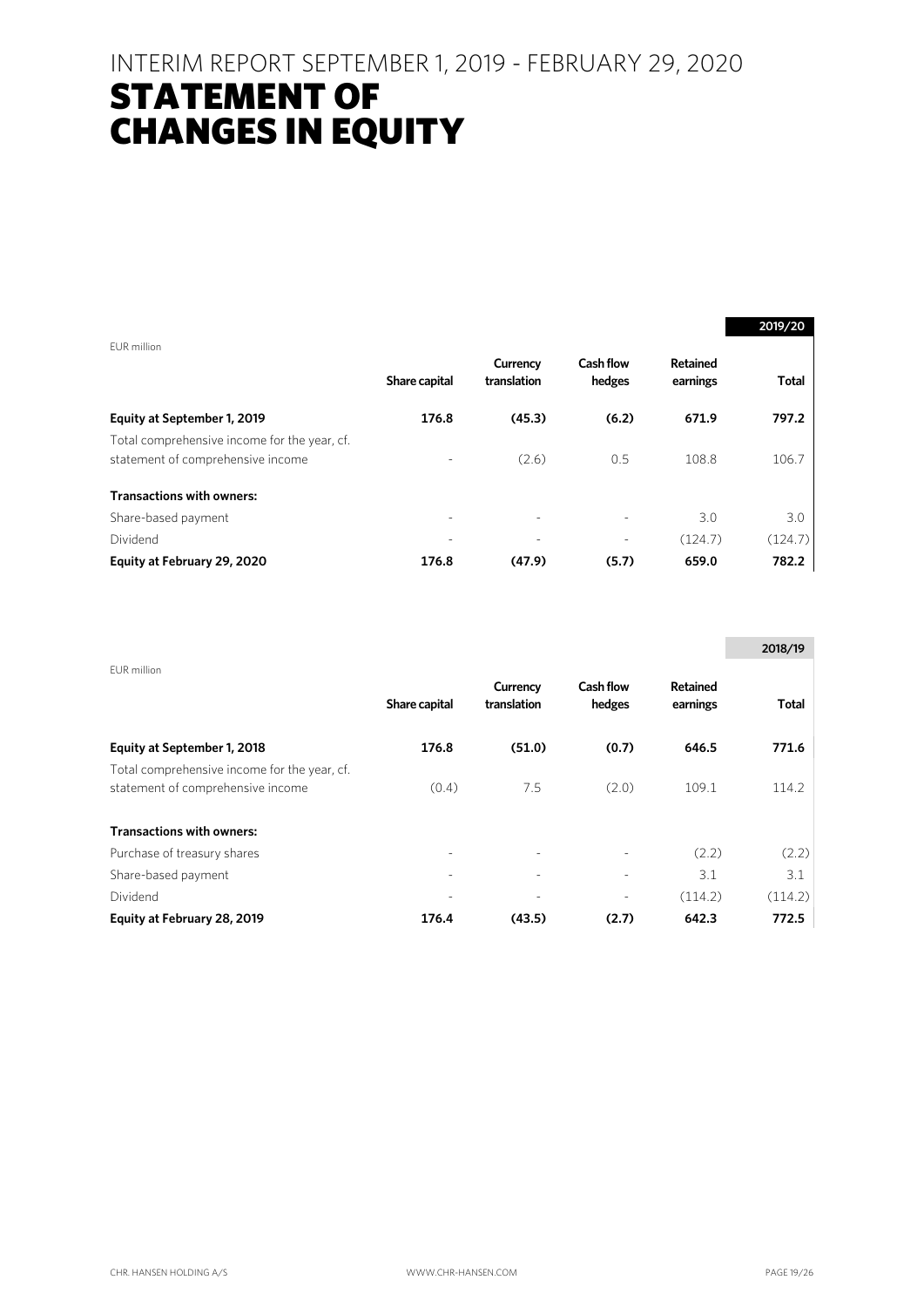### INTERIM REPORT SEPTEMBER 1, 2019 - FEBRUARY 29, 2020 **CASH FLOW STATEMENT**

| EUR million                                                              | Q2<br>2019/20 | Q <sub>2</sub><br>2018/19 | <b>YTD</b><br>2019/20 | <b>YTD</b><br>2018/19 |
|--------------------------------------------------------------------------|---------------|---------------------------|-----------------------|-----------------------|
| <b>Operating profit</b>                                                  | 81.8          | 78.3                      | 151.1                 | 148.6                 |
| Non-cash adjustments                                                     | 20.6          | 16.3                      | 39.7                  | 32.1                  |
| Change in working capital                                                | (21.2)        | (17.7)                    | (45.9)                | (57.4)                |
| Interest payments made                                                   | (4.1)         | (3.0)                     | (6.3)                 | (5.2)                 |
| Taxes paid                                                               | (5.0)         | (4.2)                     | (44.6)                | (51.5)                |
| Cash flow from operating activities                                      | 72.1          | 69.7                      | 94.0                  | 66.6                  |
| Investments in intangible assets                                         | (4.8)         | (5.3)                     | (9.5)                 | (9.7)                 |
| Investments in property, plant and equipment                             | (21.3)        | (24.8)                    | (45.6)                | (50.3)                |
| Cash flow used for operational investing activities                      | (26.1)        | (30.1)                    | (55.1)                | (60.0)                |
| Free operating cash flow                                                 | 46.0          | 39.6                      | 38.9                  | 6.6                   |
| Acquisition of entities, net of cash acquired                            |               |                           |                       | (9.3)                 |
| Investment in associates/joint ventures                                  |               |                           | (5.5)                 |                       |
| Loan to associates/joint ventures                                        | (5.1)         |                           | (5.1)                 |                       |
| Cash flow used for investing activities                                  | (31.2)        | (30.1)                    | (65.7)                | (69.3)                |
| Free cash flow                                                           | 40.9          | 39.6                      | 28.3                  | (2.7)                 |
| Borrowings                                                               | 211.0         | 89.1                      | 235.0                 | 117.9                 |
| Repayment of borrowings                                                  | (140.3)       | (9.5)                     | (156.8)               | (16.2)                |
| Purchase of treasury shares, net                                         |               |                           |                       | (2.1)                 |
| Dividends paid                                                           | (124.7)       | (114.2)                   | (124.7)               | (114.2)               |
| Cash flow used in financing activities                                   | (54.0)        | (34.6)                    | (46.5)                | (14.6)                |
| Net cash flow for the period                                             | (13.1)        | 5.0                       | (18.2)                | (17.3)                |
| Cash and cash equivalents, beginning of period                           | 83.2          | 48.9                      | 87.4                  | 69.1                  |
| Unrealized exchange gains/(losses) included in cash and cash equivalents | (1.1)         | 0.3                       | (0.2)                 | 2.4                   |
| Net cash flow for the year                                               | (13.1)        | 5.0                       | (18.2)                | (17.3)                |
| Cash and cash equivalents, end of period                                 | 69.0          | 54.2                      | 69.0                  | 54.2                  |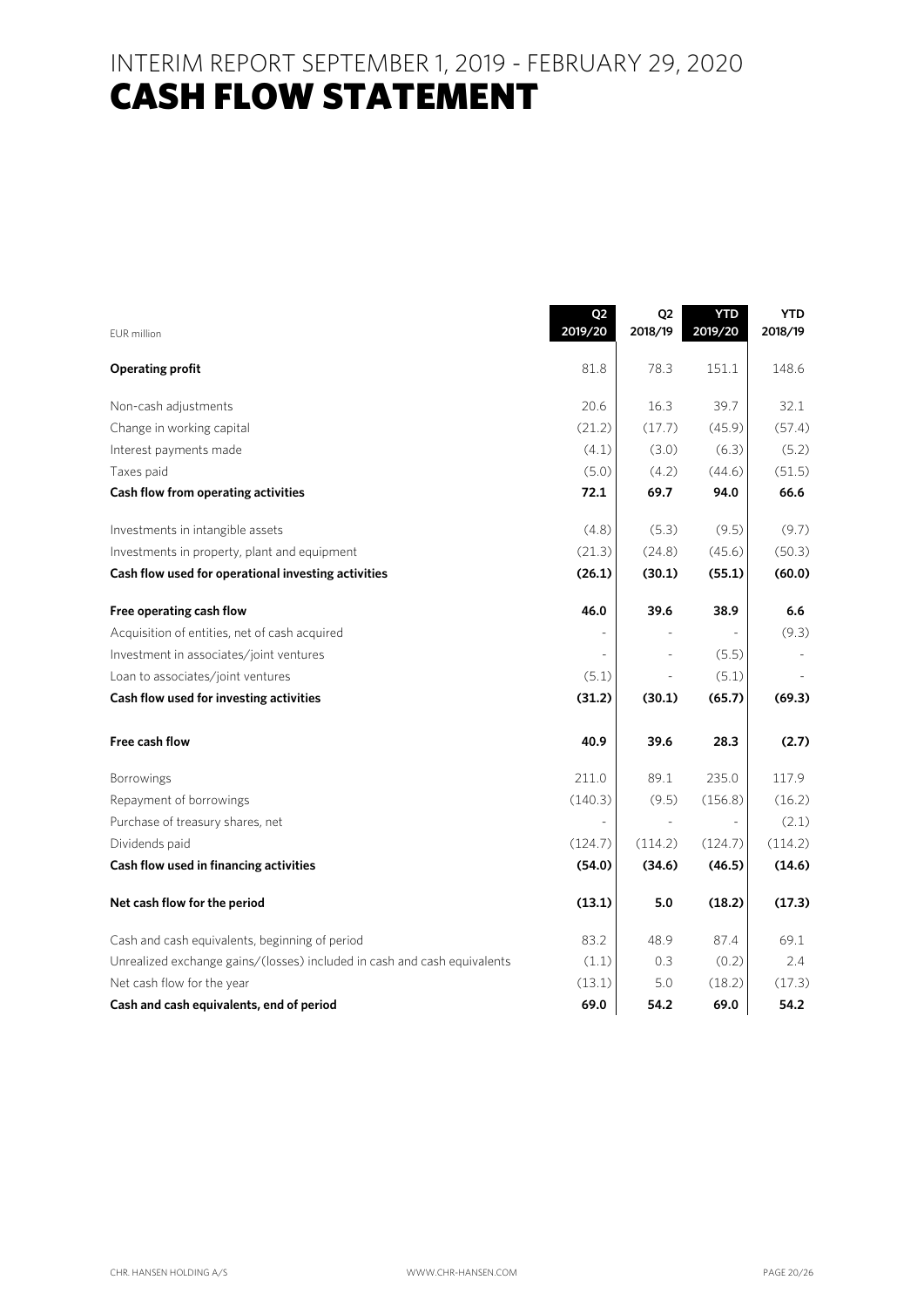This unaudited interim report has been prepared in accordance with IAS 34 and additional Danish regulations for the presentation of quarterly interim reports by listed companies. The interim report has been prepared in accordance with the accounting policies set out in the Annual Report for 2018/19, except for all new, amended or revised accounting standards and interpretations (IFRSs) adopted by the European Union effective for financial years beginning on or after January 1, 2019. Most relevant to the Group is IFRS 16 Leases.

#### **Impact of IFRS 16 Leases**

The Group implemented IFRS 16, Leases, effective January 1, 2019. Under IFRS 16, which replaces IAS 17, the lessee must recognize all leases with a term of more than 12 months, unless the leased asset is of low value. Accordingly, the Group's leases were recognized in the balance sheet at September 1, 2019 in the form of lease liabilities and lease assets representing the Groups right to use the underlying assets.

As regards the income statement, IFRS 16 implementation has resulted in lease payments being replaced by depreciation on leased assets and interest on lease liabilities.

The implementation of IFRS 16 resulted in almost all leased assets and liabilities being recognized in the statement of financial position, except for short-term leases and leases of low-value assets. The Group has applied the simplified transition approach and, accordingly, not restated the comparative figures. The impact in 2019/20 on EBIT was positive by EUR 0.3 million, depreciation increased by EUR 5,0 million. At September 1, 2019 net interest-bearing debt increased by EUR 45.6 million.

Any new leases entered in 2019/20 will be recognized as additions of lease assets and liabilities, respectively, which will enhance the effect on the above-mentioned accounting items and ratios in 2019/20.

#### Joint Ventures

Investments in Joint Ventures are recognized and measured under the equity method. The item "Investments in Joint Ventures" in the balance sheet include the proportionate ownership share of the net asset value of the enterprises calculated on the basis of the fair values of identifiable net assets at the time of acquisition with deduction or addition of unrealized intercompany profits or losses and with addition of the remaining value of any increases in value and goodwill calculated at the time of acquisition of the enterprises. Joint Ventures with a negative net asset value are recognized at EUR 0. Any legal or constructive obligation of the Parent Company to cover the negative balance of the enterprise is recognized in provisions.

#### **SIGNIFICANT ACCOUNTING ESTIMATES AND ASSUMPTIONS**

In preparing this interim report Management has made various accounting estimates and assumptions that may significantly influence the amounts recognized in the Consolidated Financial Statement and related information at the reporting date. The accounting estimates and assumptions which Management considers to be material for the preparation and understanding of the interim report are stated in Note 1.2 in the Annual Report 2018/19 and relate to, e.g., income taxes, goodwill, other intangible assets, inventories as well as acquisition of entities.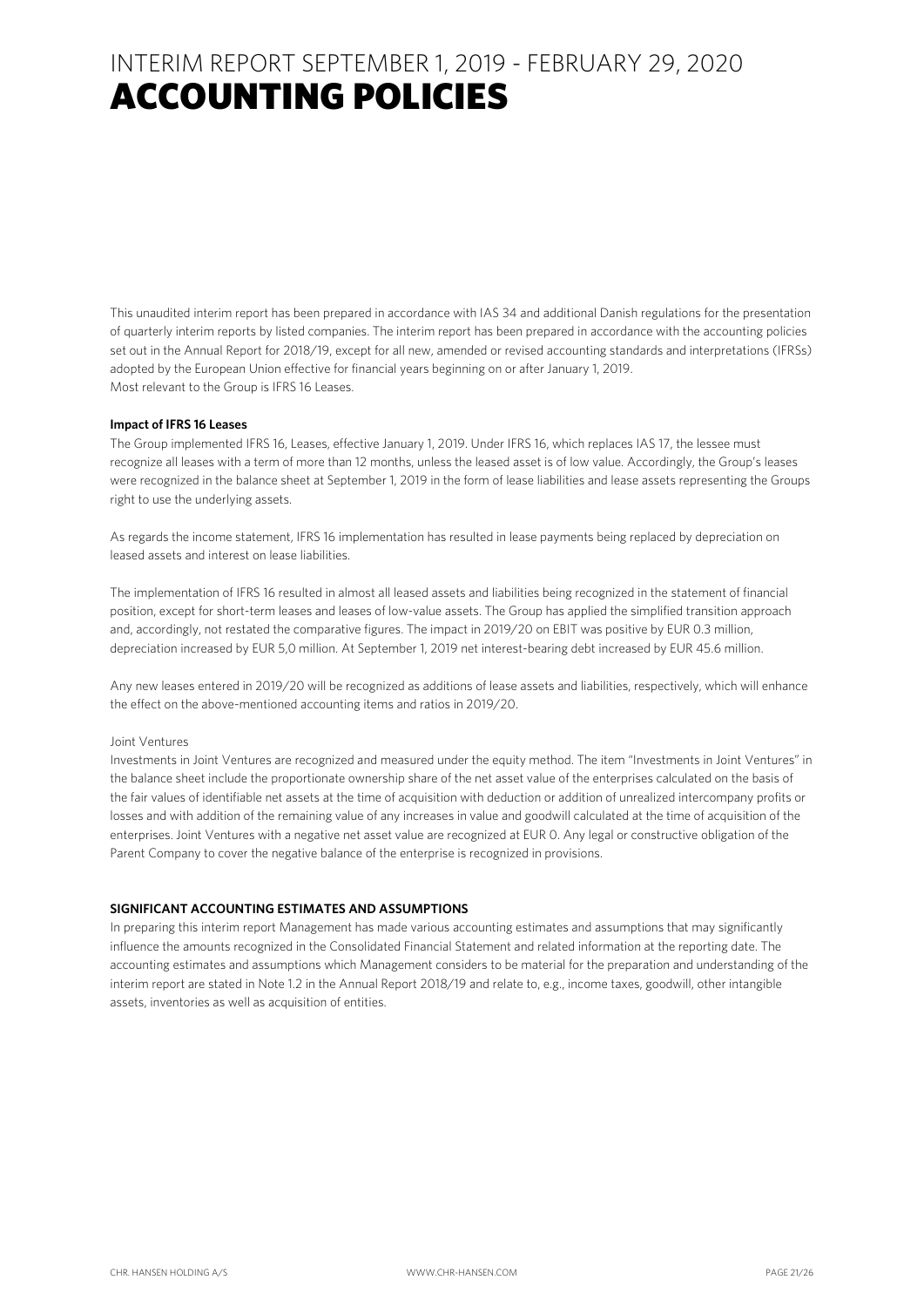| FUR million                                      |                                      |                              |                                 | Q <sub>2</sub><br>2019/20 |
|--------------------------------------------------|--------------------------------------|------------------------------|---------------------------------|---------------------------|
|                                                  | Food<br>Cultures &<br><b>Enzymes</b> | Health &<br><b>Nutrition</b> | <b>Natural</b><br><b>Colors</b> | Group                     |
| <b>INCOME STATEMENT</b>                          |                                      |                              |                                 |                           |
| Revenue                                          | 172.5                                | 67.1                         | 55.1                            | 294.7                     |
| EUR growth                                       | 4%                                   | 7%                           | 0%                              | 4%                        |
| Organic growth                                   | 5%                                   | 8%                           | 1%                              | 5%                        |
| Depreciation, amortization and impairment losses | (11.5)                               | (5.2)                        | (2.5)                           | (19.2)                    |
| EBIT before special items                        | 55.6                                 | 21.5                         | 6.1                             | 83.2                      |
| EBIT margin before special items                 | 32.2%                                | 32.1%                        | 11.0%                           | 28.2%                     |
|                                                  |                                      |                              |                                 |                           |
| Special items and net financial expenses         |                                      |                              |                                 | (6.7)                     |
| <b>Profit before tax</b>                         |                                      |                              |                                 | 76.5                      |

| EUR million                                      |                                      |                              |                                 | <b>YTD</b><br>2019/20 |
|--------------------------------------------------|--------------------------------------|------------------------------|---------------------------------|-----------------------|
|                                                  | Food<br>Cultures &<br><b>Enzymes</b> | Health &<br><b>Nutrition</b> | <b>Natural</b><br><b>Colors</b> | Group                 |
| <b>INCOME STATEMENT</b>                          |                                      |                              |                                 |                       |
| Revenue                                          | 338.6                                | 121.0                        | 107.5                           | 567.1                 |
| EUR growth                                       | 4%                                   | 2%                           | $0\%$                           | 3%                    |
| Organic growth                                   | 4%                                   | 2%                           | 0%                              | 3%                    |
| Depreciation, amortization and impairment losses | (22.8)                               | (10.2)                       | (4.9)                           | (37.9)                |
| EBIT before special items                        | 108.8                                | 32.1                         | 12.4                            | 153.3                 |
| EBIT margin before special items                 | 32.1%                                | 26.5%                        | 11.5%                           | 27.0%                 |
|                                                  |                                      |                              |                                 |                       |
| Special items and net financial expenses         |                                      |                              |                                 | (12.0)                |
| Profit before tax                                |                                      |                              |                                 | 141.3                 |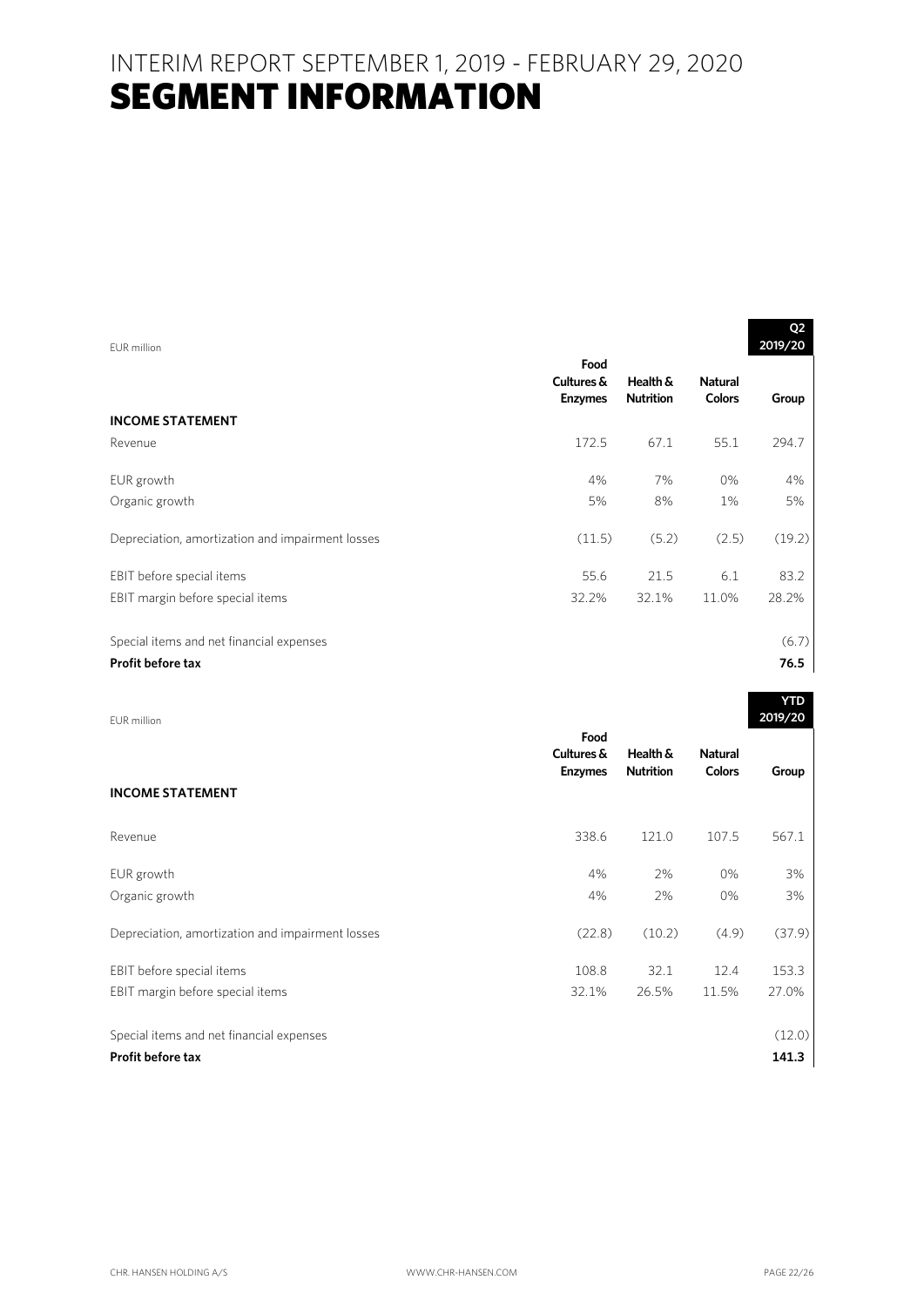(CONTINUED)

| EUR million                                      |                                      |                              |                                 | Q2<br>2018/19 |  |
|--------------------------------------------------|--------------------------------------|------------------------------|---------------------------------|---------------|--|
|                                                  | Food<br>Cultures &<br><b>Enzymes</b> | Health &<br><b>Nutrition</b> | <b>Natural</b><br><b>Colors</b> | Group         |  |
| <b>INCOME STATEMENT</b>                          |                                      |                              |                                 |               |  |
| Revenue                                          | 166.0                                | 62.5                         | 55.2                            | 283.7         |  |
| EUR growth                                       | 8%                                   | 9%                           | 4%                              | 8%            |  |
| Organic growth                                   | 11%                                  | 6%                           | 5%                              | 8%            |  |
| Depreciation, amortization and impairment losses | (9.7)                                | (4.5)                        | (1.7)                           | (15.9)        |  |
| EBIT before special items                        | 53.3                                 | 19.5                         | 6.0                             | 78.8          |  |
| EBIT margin before special items                 | 32.1%                                | 31.0%                        | 11.0%                           | 27.8%         |  |
| Special items and net financial expenses         |                                      |                              |                                 | (3.5)         |  |
| Profit before tax                                |                                      |                              |                                 | 75.3          |  |

| EUR million                                                   |                                      |                              |                                 | <b>YTD</b><br>2018/19 |
|---------------------------------------------------------------|--------------------------------------|------------------------------|---------------------------------|-----------------------|
| <b>INCOME STATEMENT</b>                                       | Food<br>Cultures &<br><b>Enzymes</b> | Health &<br><b>Nutrition</b> | <b>Natural</b><br><b>Colors</b> | Group                 |
| Revenue                                                       | 327.1                                | 118.1                        | 108.0                           | 553.2                 |
| EUR growth<br>Organic growth                                  | 6%<br>10%                            | 12%<br>11%                   | 4%<br>5%                        | 7%<br>9%              |
| Depreciation, amortization and impairment losses              | (19.1)                               | (9.1)                        | (3.4)                           | (31.6)                |
| EBIT before special items<br>EBIT margin before special items | 104.3<br>31.9%                       | 33.5<br>28.4%                | 11.8<br>10.9%                   | 149.6<br>27.0%        |
| Special items and net financial expenses<br>Profit before tax |                                      |                              |                                 | (7.9)<br>141.7        |

**Q2**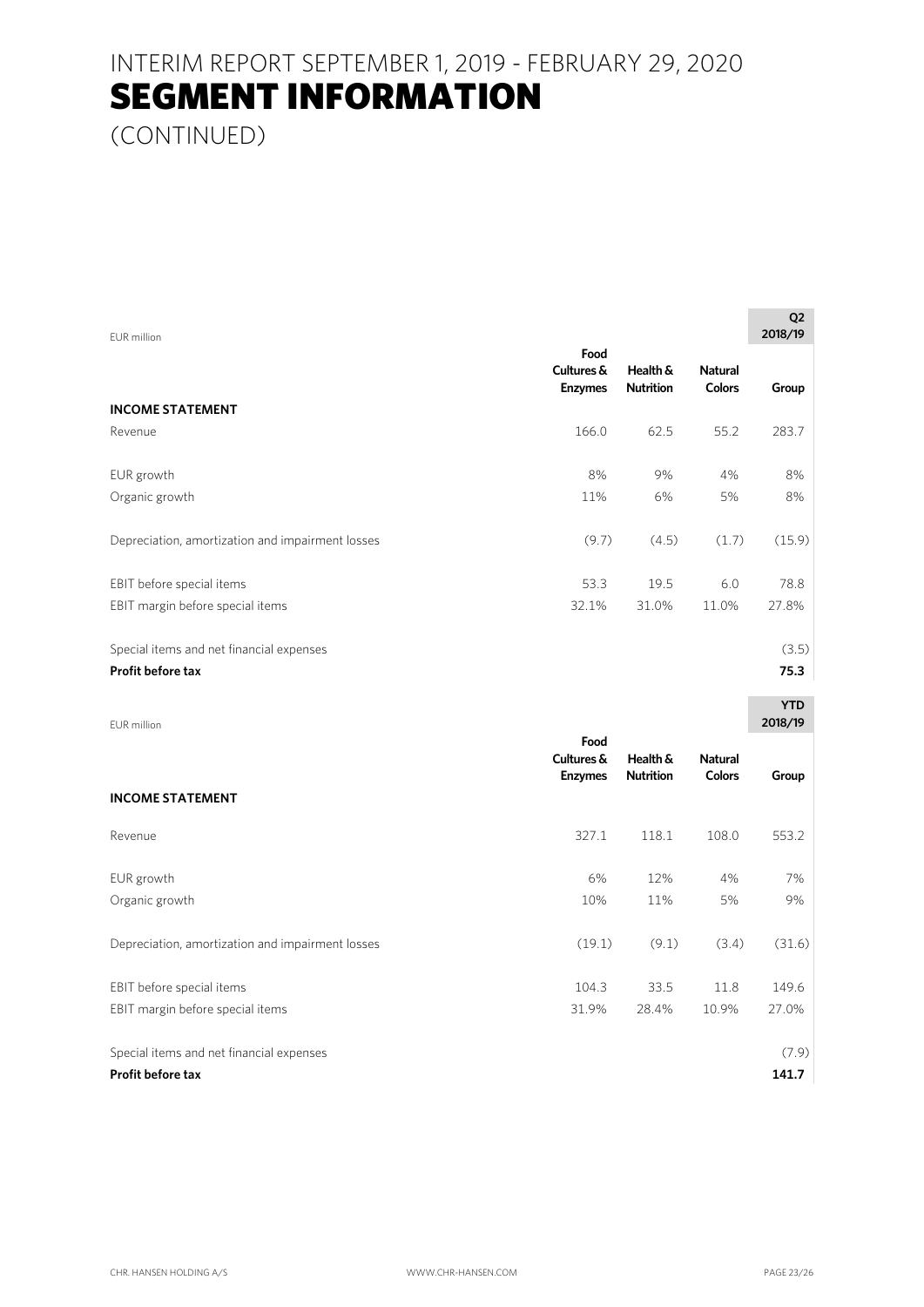(CONTINUED)

|                                                         |                |                  |                | Feb 29,         |
|---------------------------------------------------------|----------------|------------------|----------------|-----------------|
| <b>EUR</b> million                                      | Food           |                  |                | 2020            |
|                                                         | Cultures &     | Health &         | <b>Natural</b> |                 |
| <b>ASSETS</b>                                           | <b>Enzymes</b> | <b>Nutrition</b> | <b>Colors</b>  | Group           |
| Goodwill                                                | 534.4          | 237.1            | $\overline{a}$ | 771.5           |
| Other intangible assets                                 | 101.1          | 102.2            | 17.7           | 221.0           |
| Intangible assets                                       | 635.5          | 339.3            | 17.7           | 992.5           |
| Property, plant and equipment                           | 404.4          | 149.1            | 83.6           | 637.1           |
| Total non-current assets excluding deferred tax         | 1,039.9        | 488.4            | 101.3          | 1,629.6         |
| Inventories                                             | 82.8           | 31.5             | 55.9           | 170.2           |
| Trade receivables                                       | 97.9           | 46.5             | 38.1           | 182.5           |
| Trade payables                                          | (43.1)         | (16.5)           | (28.1)         | (87.7)          |
| Net working capital                                     | 137.6          | 61.5             | 65.9           | 265.0           |
| Assets not allocated                                    |                |                  |                | 127.5           |
| <b>Group assets</b>                                     |                |                  |                | 2,109.8         |
| Invested capital excluding goodwill                     | 608.6          | 302.0            | 162.1          | 1,072.7         |
| <b>ROIC excluding goodwill</b>                          | 37.1%          | 21.5%            | 17.1%          | 30.2%           |
| Investment in non-current assets excluding deferred tax | 29.2           | 10.7             | 15.2           | 55.1            |
|                                                         |                |                  |                | Feb 28,<br>2019 |
|                                                         | Food           |                  |                |                 |
|                                                         | Cultures &     | Health &         | <b>Natural</b> |                 |
| <b>ASSETS</b>                                           | <b>Enzymes</b> | <b>Nutrition</b> | <b>Colors</b>  | Group           |
| Goodwill                                                | 533.3          | 237.1            |                | 770.4           |
| Other intangible assets                                 | 103.3          | 103.1            | 17.8           | 224.2           |
| Intangible assets                                       | 636.6          | 340.2            | 17.8           | 994.6           |
| Property, plant and equipment                           | 324.5          | 121.0            | 49.1           | 494.6           |
| Total non-current assets excluding deferred tax         | 961.1          | 461.2            | 66.9           | 1,489.2         |
| Inventories                                             | 82.5           | 28.6             | 55.1           | 166.2           |
| Trade receivables                                       | 96.3           | 37.4             | 38.8           | 172.5           |
| Trade payables                                          | (43.8)         | (16.8)           | (28.6)         | (89.2)          |
| Net working capital                                     | 135.0          | 49.2             | 65.3           | 249.5           |
| Assets not allocated                                    |                |                  |                | 98.2            |
| Group assets                                            |                |                  |                | 1,926.1         |
| Invested capital excluding goodwill                     | 562.8          | 273.3            | 132.2          | 968.3           |
| <b>ROIC excluding goodwill</b>                          |                |                  |                |                 |
|                                                         | 39.1%          | 25.3%            | 19.4%          | 32.8%           |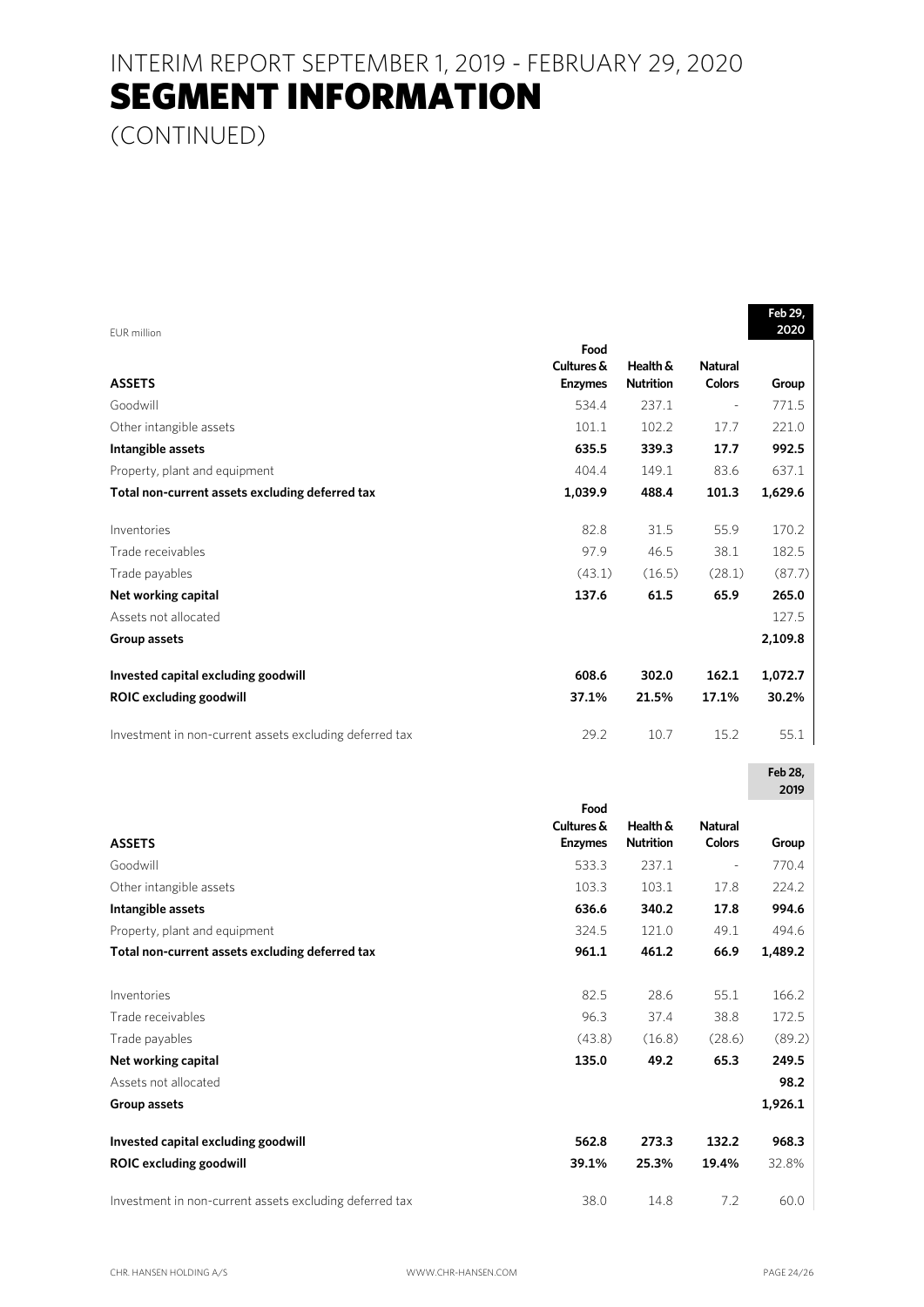(CONTINUED)

| EUR million                               |             |                         |             |              | Q <sub>2</sub><br>2019/20 |
|-------------------------------------------|-------------|-------------------------|-------------|--------------|---------------------------|
|                                           |             | <b>North</b>            |             |              |                           |
| <b>GEOGRAPHIC ALLOCATION</b>              | <b>EMEA</b> | America                 | <b>APAC</b> | <b>LATAM</b> | Group                     |
| Revenue                                   | 124.1       | 84.2                    | 48.5        | 37.9         | 294.7                     |
| EUR growth                                | 0%          | 9%                      | 5%          | 4%           | 4%                        |
| Organic growth                            | 0%          | 7%                      | 5%          | 16%          | 5%                        |
|                                           |             |                         |             |              | <b>YTD</b><br>2019/20     |
|                                           |             | <b>North</b>            |             |              |                           |
|                                           | <b>EMEA</b> | America                 | <b>APAC</b> | <b>LATAM</b> | Group                     |
| Revenue                                   | 236.9       | 160.9                   | 95.6        | 73.7         | 567.1                     |
| EUR growth                                | (2)%        | 10%                     | 2%          | 2%           | 3%                        |
| Organic growth                            | (2)%        | 7%                      | 1%          | 13%          | 3%                        |
| Non-current assets excluding deferred tax | 1,365.8     | 199.4                   | 18.8        | 45.6         | 1,629.6                   |
|                                           |             |                         |             |              | Q <sub>2</sub>            |
| EUR million                               |             |                         |             |              | 2018/19                   |
|                                           | <b>EMEA</b> | <b>North</b><br>America | <b>APAC</b> | <b>LATAM</b> | Group                     |
| Revenue                                   | 123.9       | 77.0                    | 46.4        | 36.4         | 283.7                     |
| EUR growth                                | 8%          | 12%                     | 1%          | 6%           | 8%                        |
| Organic growth                            | 9%          | 5%                      | 0%          | 23%          | 8%                        |
|                                           |             |                         |             |              | <b>YTD</b>                |
|                                           |             |                         |             |              | 2018/19                   |
|                                           | <b>EMEA</b> | <b>North</b><br>America | <b>APAC</b> | <b>LATAM</b> | Group                     |
| Revenue                                   | 240.6       | 146.2                   | 94.1        | 72.3         | 553.2                     |
| EUR growth                                | 7%          | 9%                      | 4%          | 5%           | 7%                        |
| Organic growth                            | 9%          | 5%                      | 5%          | 27%          | 9%                        |

**Non-current assets excluding deferred tax 1,269.6 174.3 13.0 32.3 1,489.2**